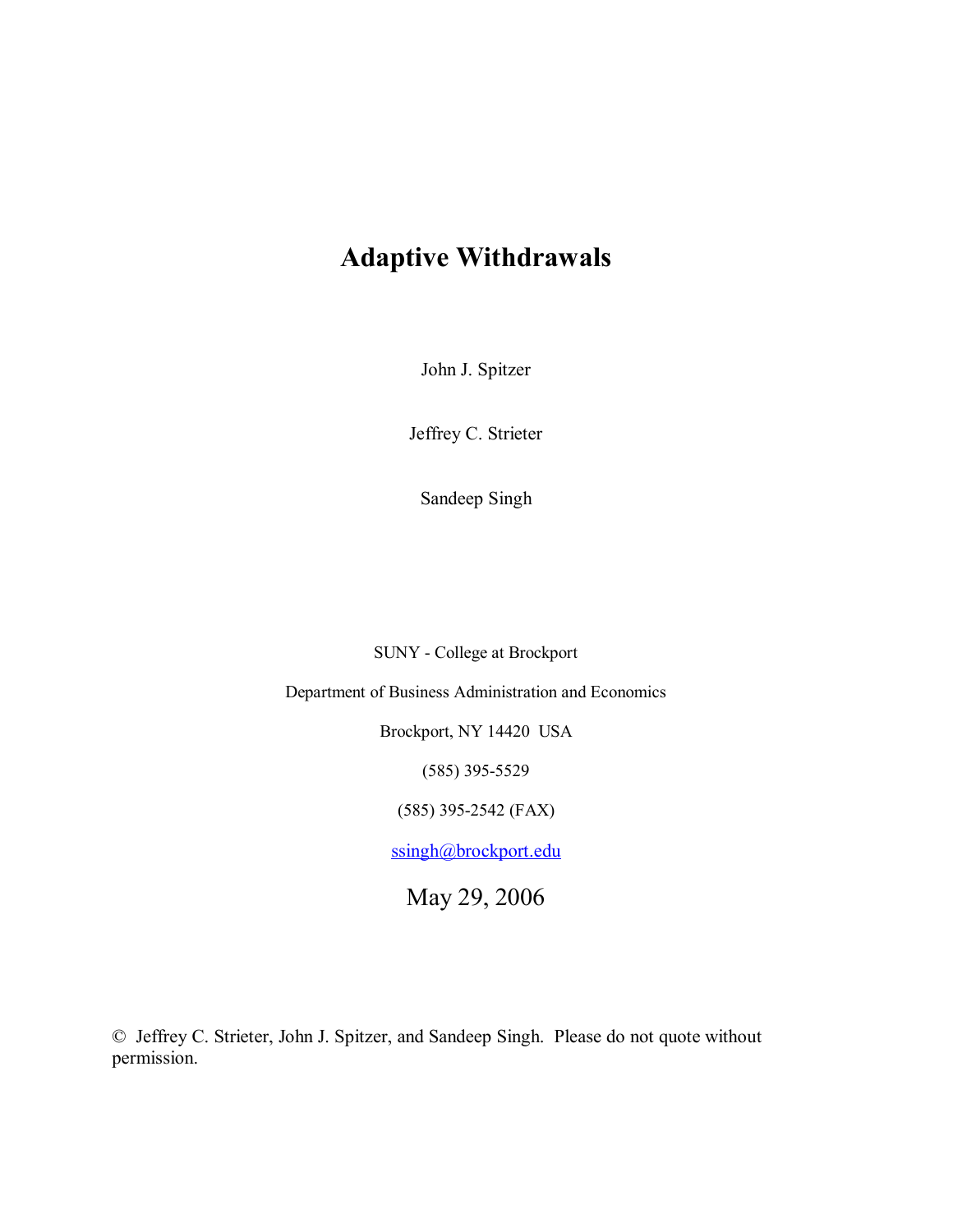# **Adaptive Withdrawals Abstract**

For individual investors, a great deal of recent research has been devoted to the question of "what is a safe amount to withdraw from my retirement portfolio?" The answer of course depends on the number of years of withdrawals required, the portfolio asset mix, and the withdrawal strategy. Using bootstrap simulations and historical returns on stocks and on bonds for the period 1926 to 2003, the probabilities of running out of money over a 30-year period are calculated for two circumstances:

- 1. When a constant (real) amount is withdrawn and,
- 2. When different amounts are withdrawn dependent on the real rate of return in the preceding year.

The results for (1) provide a comprehensive and robust validation of the previous research on the topic. The results for (2) above indicate that some adaptive withdrawal rules can significantly enhance not only the amount of money able to be withdrawn but also decrease the likelihood of running out of money. We caution that a constant real withdrawal rate of 4% irrespective of investor risk tolerance and asset allocation consideration, might not be the optimal withdrawal strategy. For constant real withdrawal amounts of 4% of the initial portfolio, a 50/50 stock/bond portfolio was found to be optimal.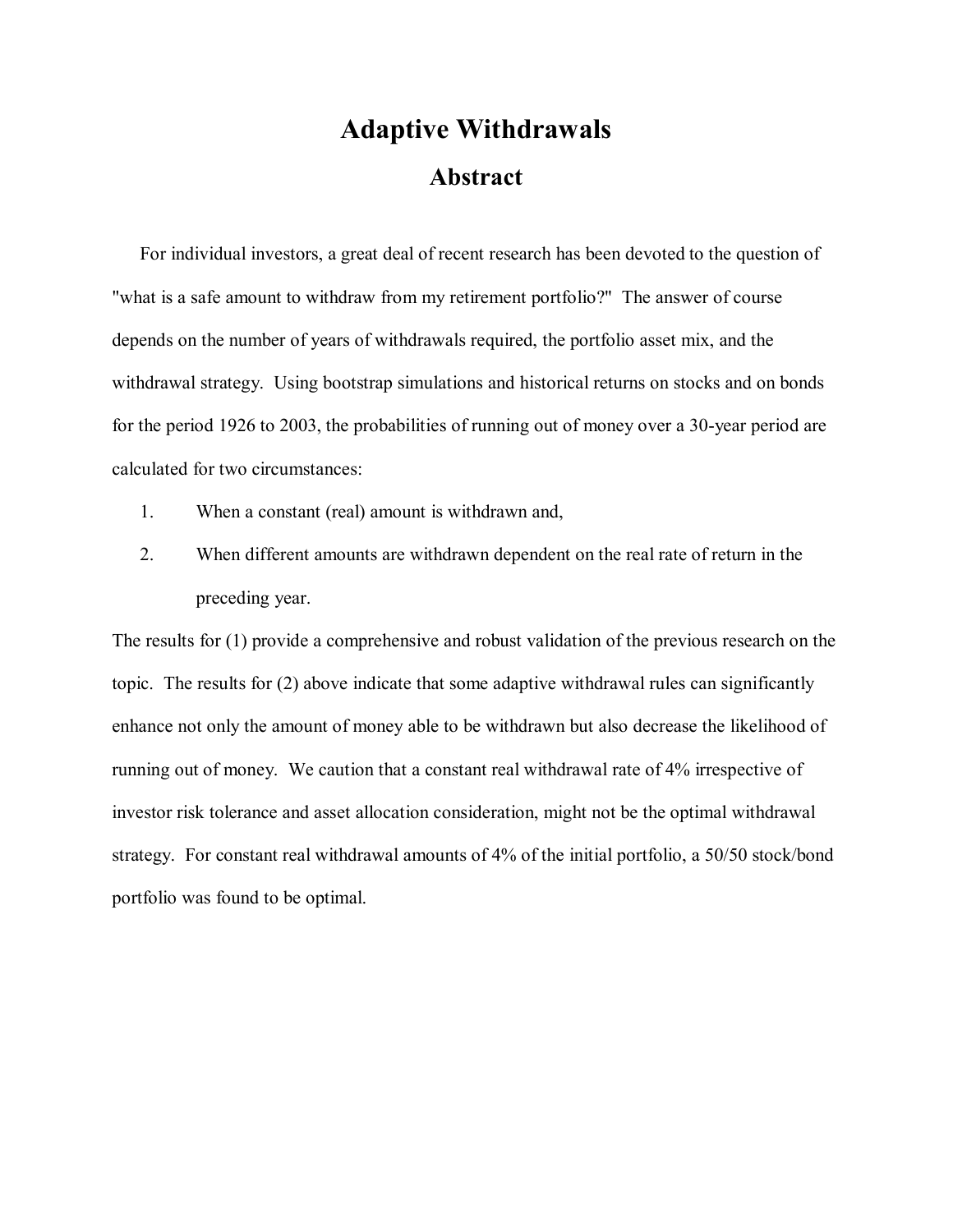### **I. Introduction**

According to U.S. Census Bureau estimates, approximately 20 percent of the U.S. population will be over the age 65 by the year 2040. Avoiding the chance of running out of money during retirement is often the over-riding goal in any retirement planning. There is wide agreement in the financial community that 4% of the initial retirement portfolio is a relatively "safe" withdrawal rate. According to Bengen , "I counsel my clients to withdraw at no more than four-percent rate during the early years of retirement, especially if they retire early (age 60 or younger." (2004, p.68) On the other hand, in a recent paper Guyton (2004), using a complex set of rules and weighting schemes and incorporating multiple real-world mutual funds, has suggested a 5.8 to 6.2 percent sustainable withdrawal rate. One can see from these two authors alone, that various "sustainable" withdrawal rates are suggested in finance literature.

This paper addresses two questions. First, do Bengen's results and conclusions continue to hold when subjected to more stringent testing? Second, can a retiree safely take withdrawals that vary during the retirement process, rather than taking a constant (inflation-adjusted) withdrawal amount? The first question arises because Bengen's results are based on approximately 65 observations of stock and bond return from 1926-1992, analyzed only in their actual historical sequence of occurrence. Bengen reports only 26 distinct portfolios (with a given stock/bond percentage) and shows whether each of the 26 portfolios lasts 50 years or less without running out of money at various withdrawal rates. To the best of our knowledge, replicating Bengen's work is not possible as the methodology is inadequately described. For example, in the 1994 (reprinted in 2004) paper, there are graphical illustrations of portfolios lasting more than fifty years in 1976 when the data remaining in 1976 is only for 15 more years. We are unable to determine how returns to the portfolio were calculated after the sequential data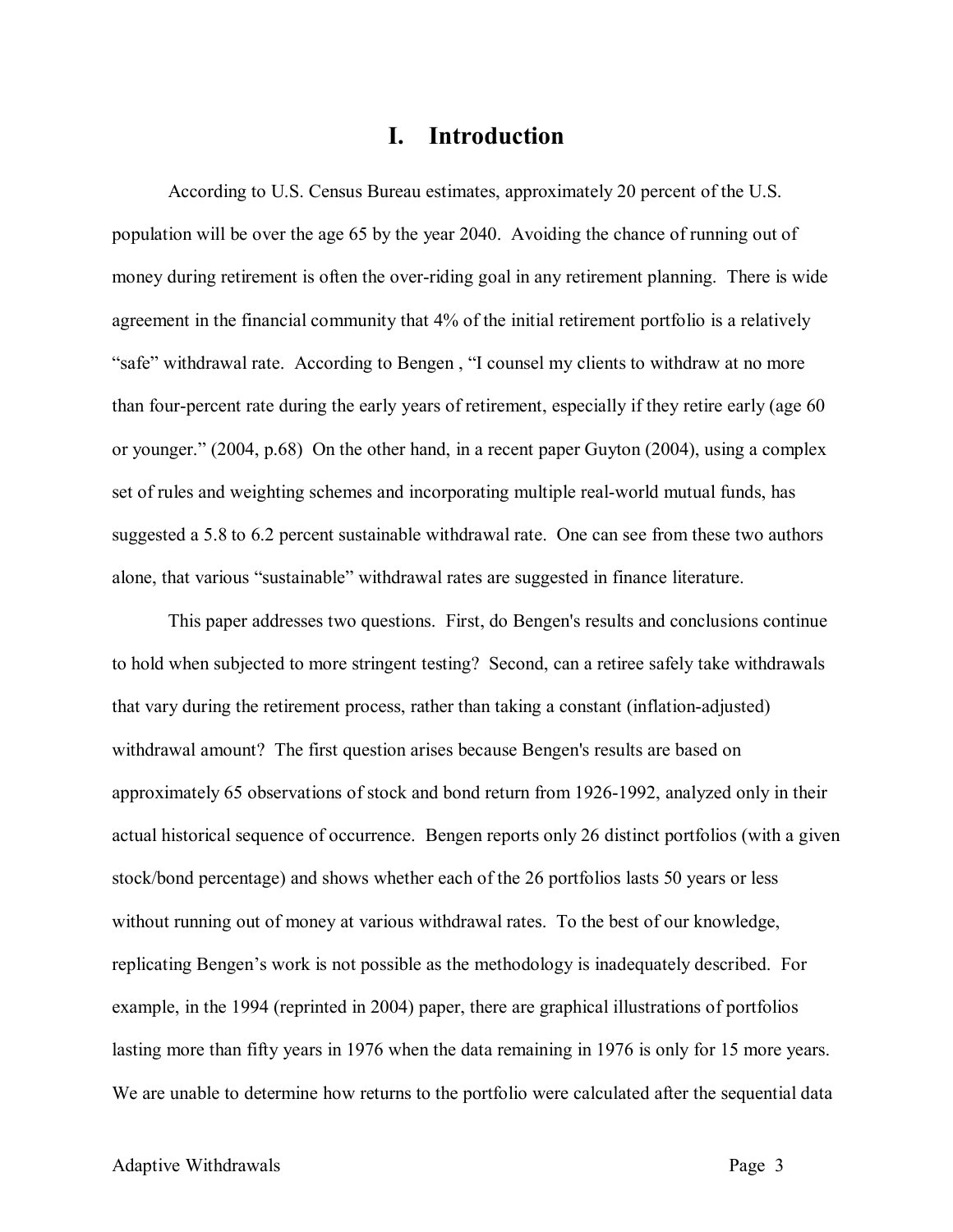ran out in 1992. In fact, a similar challenge is faced by our understanding of Bengen's methodology for all calculations after the year 1941. Our investigation will use basically the same data, (extended to 2003). However, a bootstrap will be utilized that will look at thousands of different sequences of these data, thus providing a (hopefully) richer statistical basis for conclusions. The second question stems from the somewhat questionable assumption that retirees desire a constant annual inflation-adjusted withdrawal amount. A retiree might prefer to withdraw larger amounts in the earlier period of the retirement if it could be determined that it is safe to do so. Alternately, certain market conditions might be ominous and continued withdrawal of the pre-determined constant amount may lead to shortfall. In other words, there is an argument for a stream of withdrawals that changes size during retirement in response to the performance of financial markets. This paper puts various strategies to robust tests where asset returns are stochastic but the historical spreads between asset returns and their cross correlations are retained. The strategies are also free from time period selection bias that may result from a limited number of historical returns. Results provide unambiguous findings that can be used by advisors when providing advice on retirement withdrawals. The next section contains a brief review of the current literature.

### **II. Literature Review**

Perhaps one of the first insights into individual investor's life cycle approach to investing was formulated by Modigliani and Brumberg (1954) who postulated that an individual attempts to maximize utility (current consumption), where consumption ability is based on the consumer's wealth and the return on capital. In a similar line of inquiry, Bodie, Merton and Samuelson (1992) found that labor effort and, hence, the retirement date become dependent on current consumption and expected returns on investments.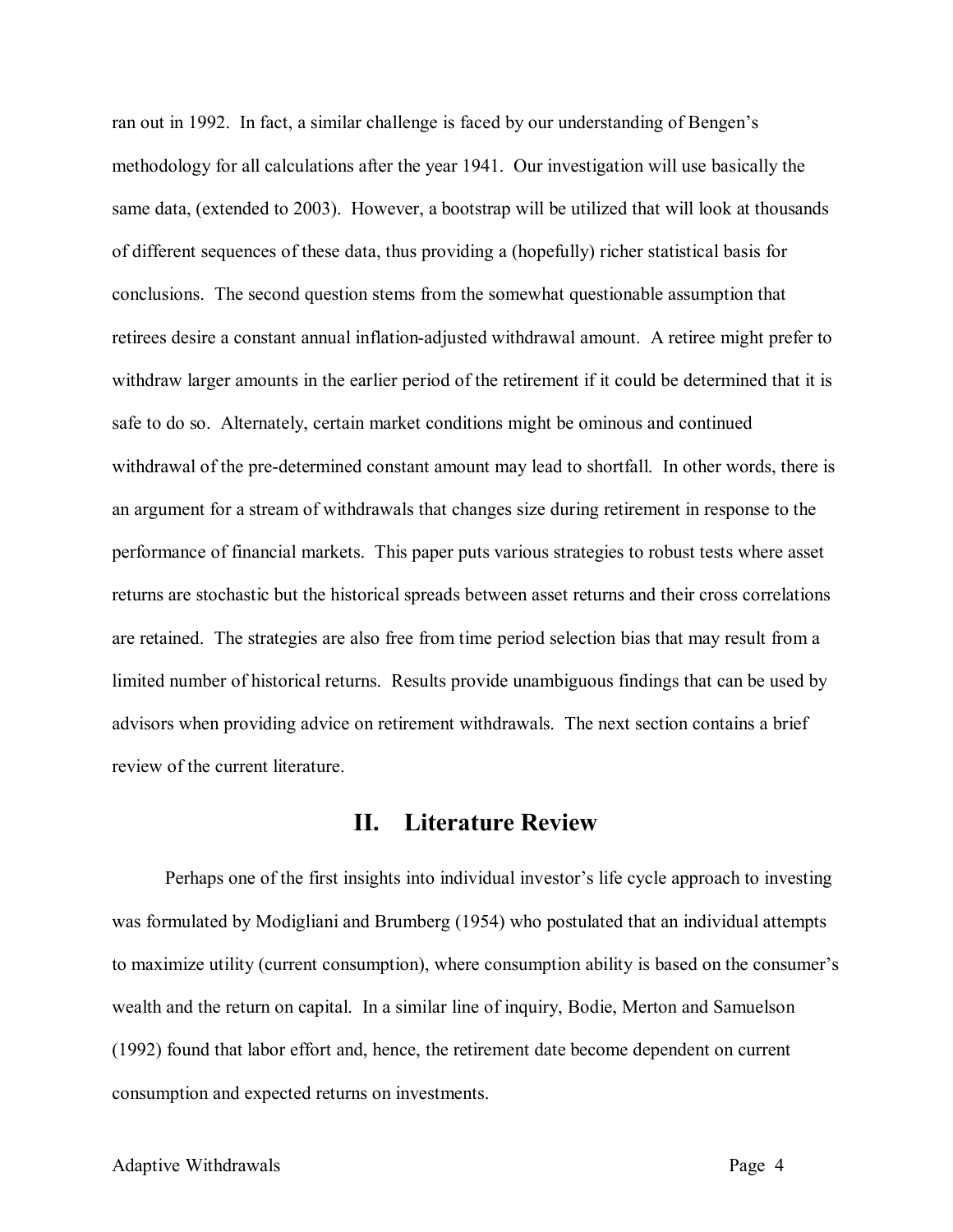Most of the life cycle approach to investing research is focused on the accumulation phase. See for example, Dammon, Spatt & Zhang (2004), Malkiel (1999), Jagannathan & Kocherlakota (1996), Jones and Wilson (1999), Arshanapalli *et. al.* (2001). Recently, some degree of attention has been focused on the withdrawal phase of the life cycle. Milevsky, Kwok and Robinson (1994 &1997) use Canadian mortality tables and asset class returns to show that an optimal asset allocation during retirement is 75 to 100 percent in equities. Bengen (1994, 1996, 1997, 2001 and 2004) has provided perhaps the most extensive illustrations on the topic of withdrawals during the retirement phase of the life cycle. Generally, he has shown that 4% of the initial portfolio is a "safe" withdrawal rate. Guyton (2004) using multiple mutual funds, a sophisticated withdrawal scheme and a selected time frame of 1973-2003, shows that a portfolio subject to his set of decision rules can produce a withdrawal rate that "ranges from 5.8 percent to 6.2 percent depending on the percentage of the portfolio that is allocated to equity classes." In the absence of a description of the methodology, it is virtually impossible to replicate Guyton's results.

Drawing from research in the area of dollar cost averaging, Vora and McGinnis (2000) show that a 100 percent stock portfolio resulted in a higher withdrawal rate during retirement compared to a 100 percent bond portfolio. Unfortunately, for behavioral reasons, and in the face of overwhelming counter-advice, it is unlikely that any retired individual investor would invest 100 percent of wealth in an equity portfolio. Using historical rates of returns on asset classes, Cooley, Hubbard and Walz (1999) demonstrate that a portfolio invested 75% in large cap US stocks can be subject to an inflation-adjusted sustainable withdrawal rate of 4 to 5 percent. Cooley *et. al.* (2003), in a comparison of historical data and simulation methods, calculate sustainable withdrawal rates from retirement portfolios. They find that the outcomes are not different in long periods of analysis but for shorter retirement periods they recommend using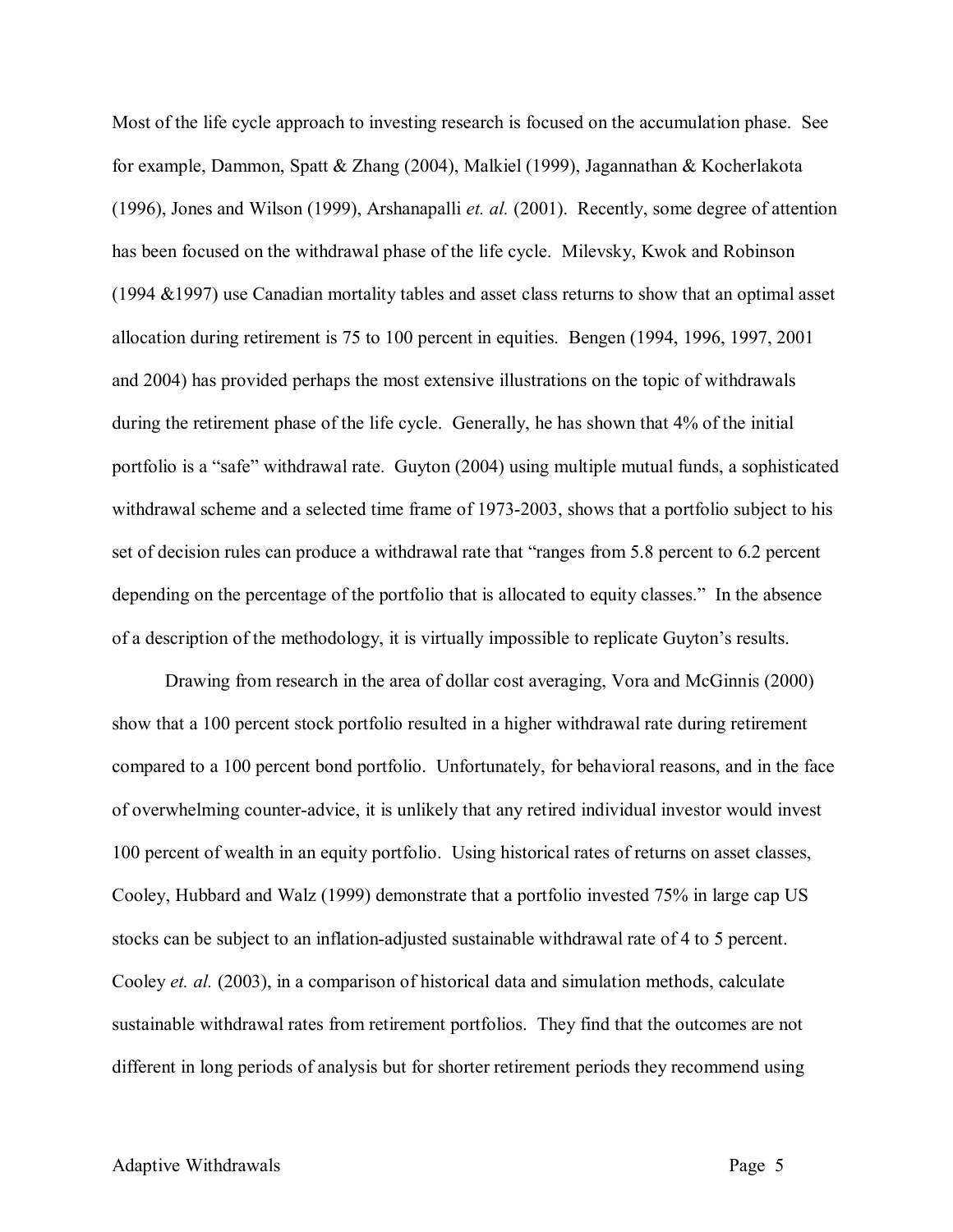historical data to calculate and illustrate withdrawal rates on grounds of transparency and ease of understanding *vis-à-vis* the "black box" of simulation. Interestingly, they find a real withdrawal rate of 4+ percent sustainable with a 75% chance of success included in the definition of sustainable. In a recent paper, Dus, Maurer, and Mitchell (2005) present a phased withdrawal strategy. In phase 1, a constant withdrawal rate is used. In phase 2, the remaining portfolio balance is annuitized. They demonstrate that such a strategy with a relatively conservative asset allocation results in relatively low expected shortfalls. However, as proposed earlier in this paper, Dus *et. al.* caution that "there is no clearly dominant strategy, because all involve tradeoffs between risk, benefit and bequest measures and individual preferences may vary."

Horan (2003), in an analysis of tax-exempt and tax-deferred retirement portfolios in the presence of uncertain tax regimes, recommends a mix of both for retirement portfolios. Ragsdale, Seila and Little (1994) provide a mathematical algorithm that uses discounted cash flows to determine the optimal withdrawal rate from tax deferred retirement portfolios. A comprehensive summary of the literature on withdrawals from endowments is presented in Table 1.

Section III introduces the bootstrap analysis that will be employed in this paper. Again, the goal is two-fold: (1) attempt to find a "safe" inflation-adjusted withdrawal amount from a retirement portfolio and the best stock/bond allocation that corresponds to it, and (2) determine if there is a "safe" set of non-constant withdrawal amounts.

## **III. Bootstrap Algorithm**

A bootstrap simulation is utilized to investigate the effect on longevity of alternate withdrawal strategies and to estimate the probability of running out of retirement funds before 30 years have elapsed. The influence of the following variables are investigated: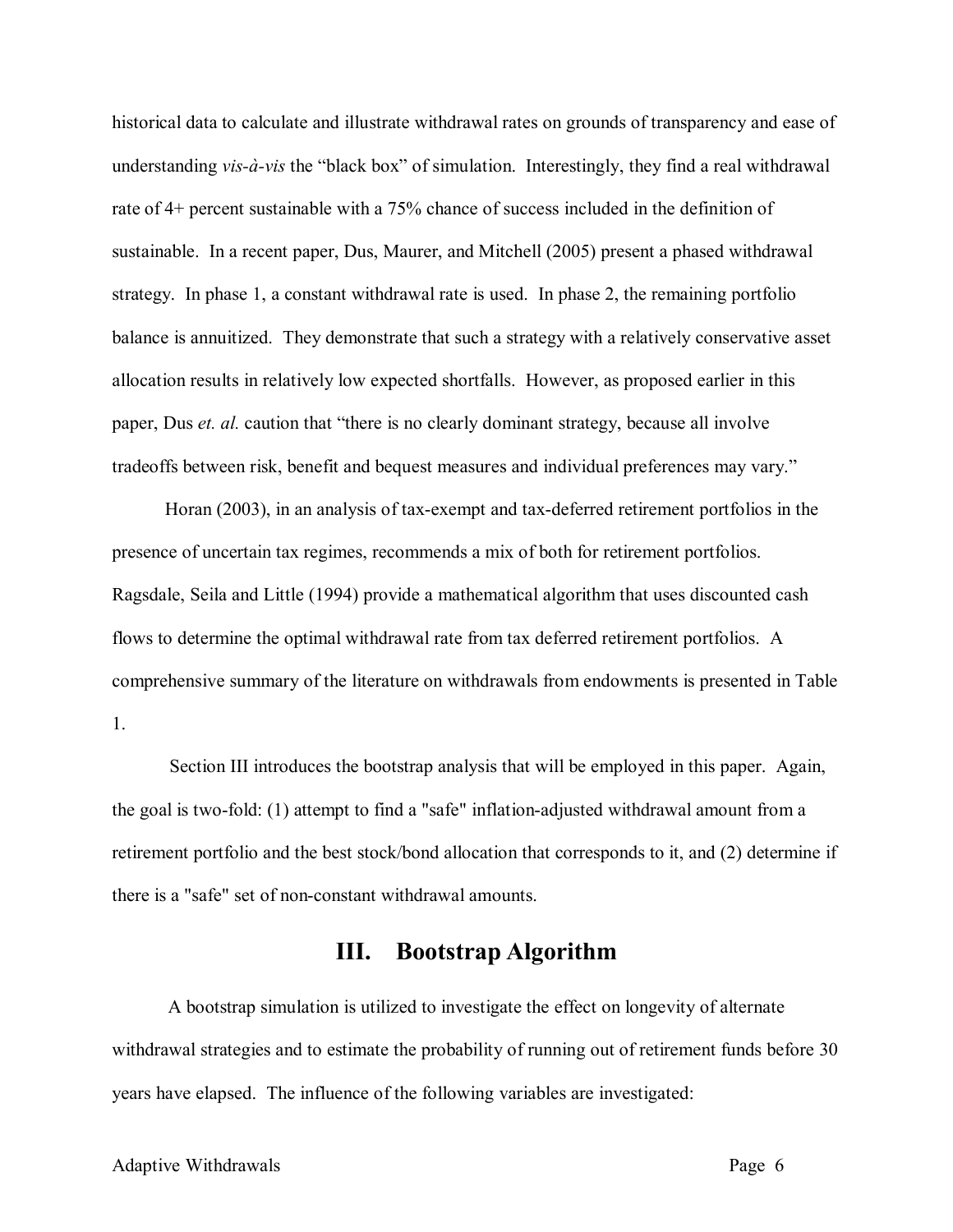*There are 13 Asset Allocations.* Only stocks and bonds are assumed in the portfolio. Let λ represent the proportion of the portfolio devoted to stocks. Bonds then are  $(1-\lambda)$  of the portfolio. λ can take on values of 0.30, 0.35, 0.40, 0.45, 0.50, 0.55, 0.60, 0.65, 0.70, 0.75, 0.80, 0.85, or 0.90.

*There are 10 Withdrawal Models.* The first six withdrawal models assume a constant real withdrawal rate over the entire 30 years and are 3%, 3.5%, 4%, 4.5%, 5%, and 5.5% of the initial portfolio value. (Tables in the results section will refer to these as W30, W35, …, W55, respectively). The last four of the 10 withdrawal models will have adaptive behaviors, allowing the withdrawal percentage (of the initial portfolio) to change in response to market conditions. These models are designated as F1, F2, V1, and V2; complete descriptions are below. Initially suppose that a \$4 withdrawal is to be taken from a starting portfolio of \$100. If the market does well, say a 10% return for that year, the value of the portfolio at the end of the year will be  $$110 - $4 = $106$ , after the withdrawal. Suppose you were starting retirement at the end of this year. The 4% withdrawal amount would no longer be \$4, but \$4.24. If 4% of the starting portfolio is considered safe, then 4% of a portfolio that is larger than the initial portfolio should also be considered safe. In other words, the withdrawal amount can grow if the portfolio grows larger than its initial value.

Below are four simple examples of possible adaptive withdrawal rules. These are not meant to be exhaustive, but are presented as a source of possible investigation. This is an attempt at merely opening the door on a new avenue of withdrawal behavior. It is assumed that the decision about how much to withdraw is made once each year. The retiree determines whether the real value of the portfolio has increased or decreased at that time, and behaves as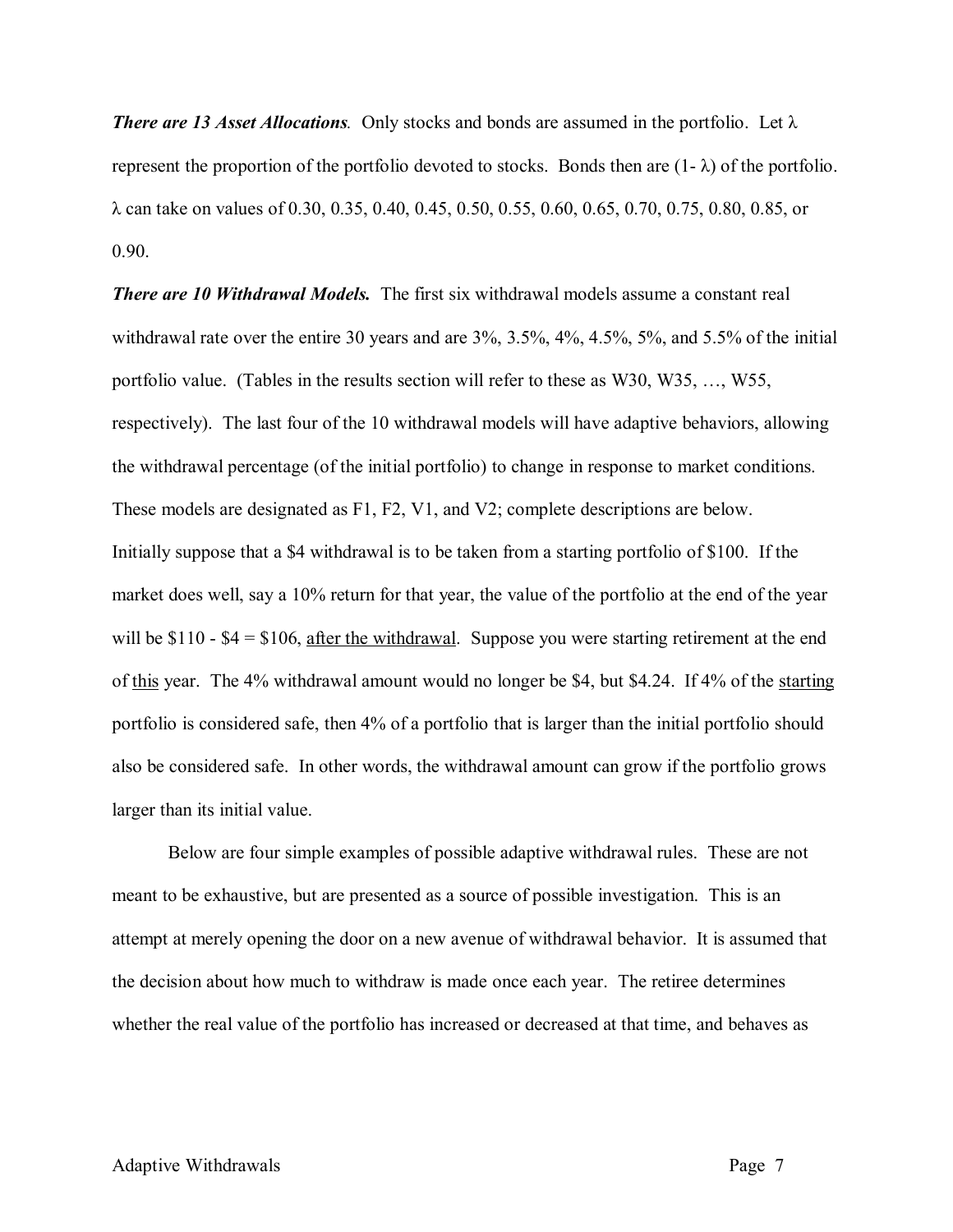designated below. The "F" designation signifies that the percentages are "Fixed", and the "V" designation indicates that the withdrawal percentages are "Variable."

**F1:** If the real return on investment has increased over the previous year, set the withdrawal amount to 4.4% of the initial portfolio. If the real value has fallen, set the withdrawal amount to 3.6. Note that this is a simple rule that increases or decreases the withdrawal by 10% based on previous performance.

**F2:** If the real return on investment has increased over the previous year, set the withdrawal amount to 3.6% of the initial portfolio. If the real value has fallen, set the withdrawal amount to 4.4%. This rule has the opposite behavior of F1; there is some logic in leaving more money in the portfolio when it is on the rise, and depleting it faster when it performs poorly.

**V1:** If real portfolio value has fallen, reduce withdrawals to 3.6% of the original portfolio. If real portfolio value has risen, withdraw the larger of (a) 4% of the starting balance or (b) 4% of the current portfolio balance. Note that with (b) the potential size of withdrawals could be quite large. If one is lucky enough to find a bull market early in retirement, the retirement portfolio may have grown significantly. Why not enjoy the windfall and take much larger withdrawals than originally planned? If the portfolio has grown, withdrawals will be at least as large as originally planned.

**V2:** This plan is the obverse of V1: 3.6% will be withdrawn when the portfolio increases in value, and (a) or (b) from V1 will be executed when the real portfolio value decreases. As in the above, the portfolio grows larger when smaller withdrawals are taken during bull markets. There are 13 (initial stock/bond proportions) x 10 (Withdrawal models) for a total of 130 conditions. For each of these conditions, the percentage of times the portfolio runs out of money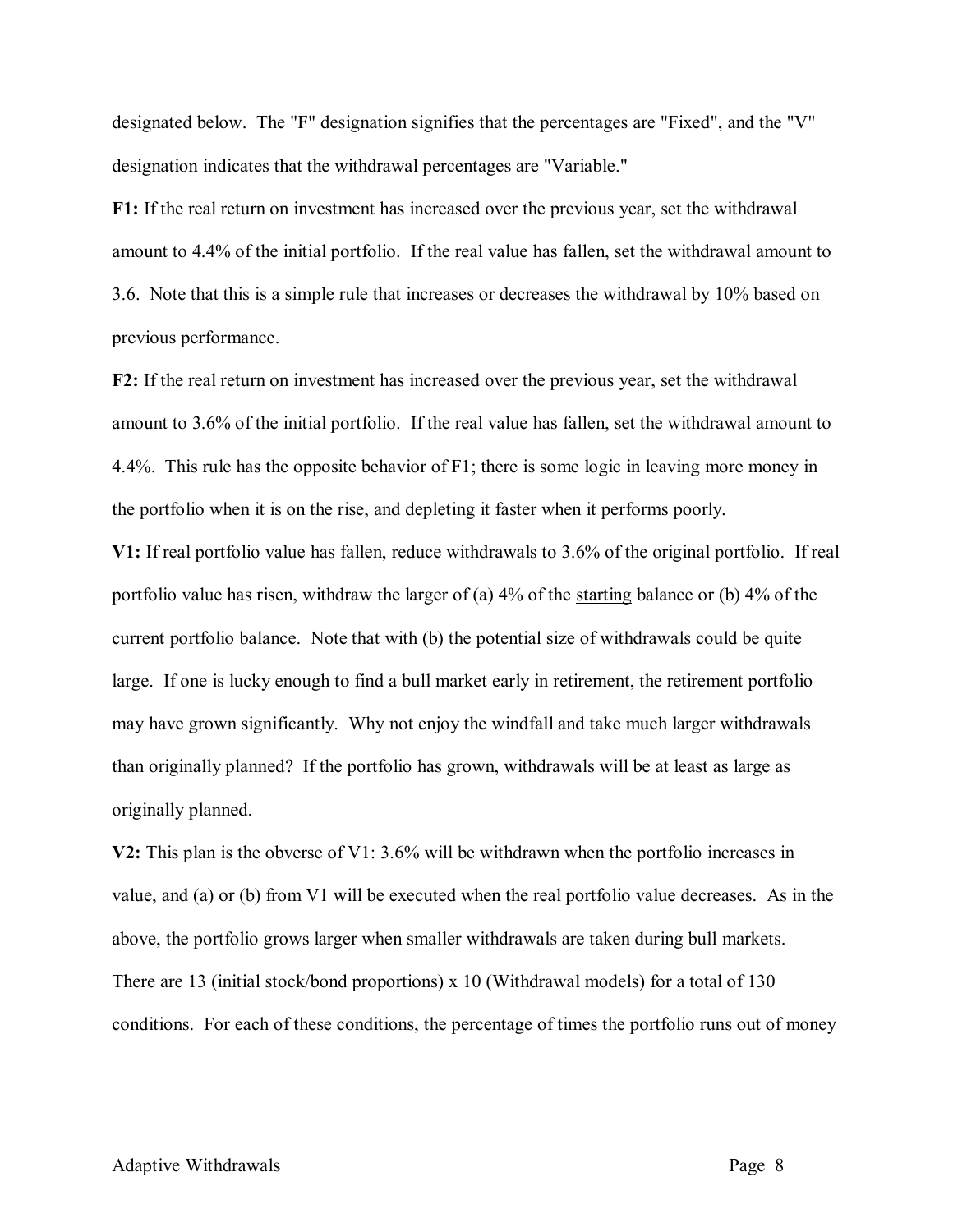before thirty years will be calculated. The smaller this percentage, the more successful ("safer") the withdrawal strategy.

#### **Data, Variables, and Notation**

Annual inflation-adjusted rates of return from 1926 through 2003 for stocks (S & P 500) and bonds (long-term U.S. Treasury bond) are obtained from *Stocks, Bonds, Bills and Inflation, EnCorr Database, 2004 Edition, Ibbotson Associates.* [Bengen used nominal rates of return in his calculations, and then adjusted the withdrawals each year for inflation such that the withdrawal amount was the same amount in real terms. We chose to use real dollars throughout and avoid the annual inflation adjustment. The outcomes of either process should be the same irrespective of where the adjustment for inflation is made, whether in the withdrawal rate or in the rate of return earned by the investment.] The following variables are used to define the model and to describe the estimation process:

|  | the year in which the withdrawal occurs; $t = 1, 2, \dots T$ , |  |  |
|--|----------------------------------------------------------------|--|--|
|--|----------------------------------------------------------------|--|--|

| Po |  | \$100, the starting amount of the portfolio, beginning in year 0, |  |  |  |  |  |  |  |
|----|--|-------------------------------------------------------------------|--|--|--|--|--|--|--|
|----|--|-------------------------------------------------------------------|--|--|--|--|--|--|--|

 $w =$  the withdrawal amount at the end of each year (10 different models)

 $r_{\rm st}$  = annual (real) rate of return on stocks at period t,

 $r<sub>bt</sub>$  = annual (real) rate of return on bonds at period t,

 $\lambda$  = the proportion of the portfolio designated for stocks (13 different values).

Allocations are made only between stocks and bonds, thus  $(1-\lambda)$  is the proportion of the portfolio allocated to bonds. For example, a  $\lambda$  of 0.30 means that thirty percent of the portfolio is allocated to stocks and seventy percent is allocated to bonds. Rates of return,  $r_{st}$ , and  $r_{bt}$  vary with t.

 $So = \lambda P_0$  is the starting amount of the portfolio allocated to stocks, (1)

 $Bo = (1-\lambda)P_0$  is the starting amount of the portfolio allocated to bonds. (2)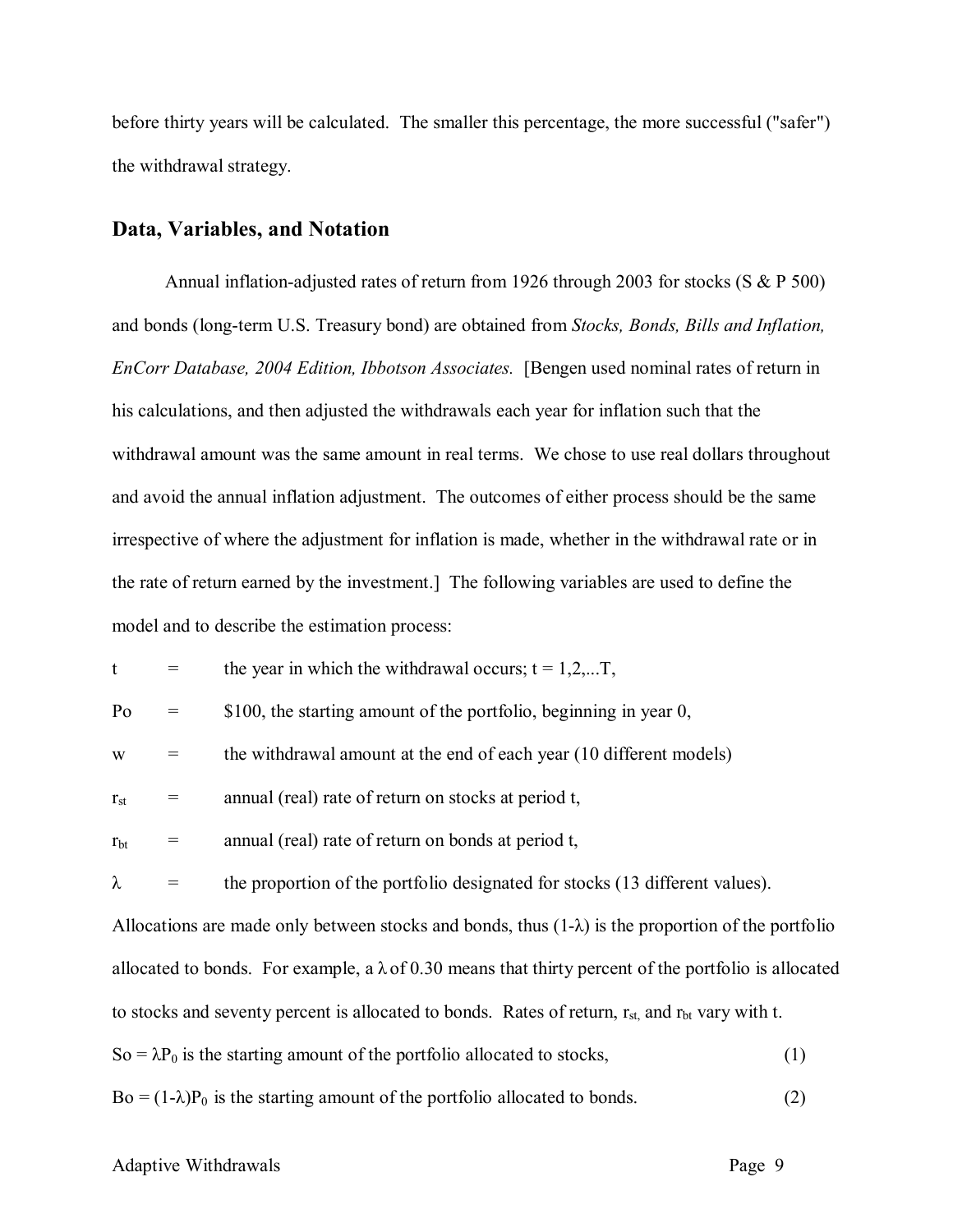For each year 
$$
t = 1, 2, ...T
$$
,  
\n $S_t^* = S_t(1+r_{st})$  (3)  
\nis the value of the stock portfolio before rebalancing at end of year t, and

 $B_t^* = B_t(1+r_{bt})$  (4)

is the value of the bond portfolio before rebalancing at end of year t.

At the end of the year, the withdrawal is removed from the combined portfolio and then the portfolio is rebalanced back to its original proportions. Thus, end-of-year value of the portfolio is given by:

$$
P_t^* = (S_t^* + B_t^*) - w.
$$
 (5)

If  $P_t^*$  is negative, it is set equal to zero. The beginning of the year stock and bond amounts are given by  $S_{t+1} = \lambda P_t^*$  and  $B_{t+1} = (1 - \lambda) P_t^*$  respectively.

### **1. The Bootstrap algorithm**

There are 13 different asset allocations and 10 different withdrawal models for a total of (13 x 10) 130 asset allocation/withdrawal combinations. The following steps are repeated  $10,000$  times<sup>1</sup> for each of these 130 combinations.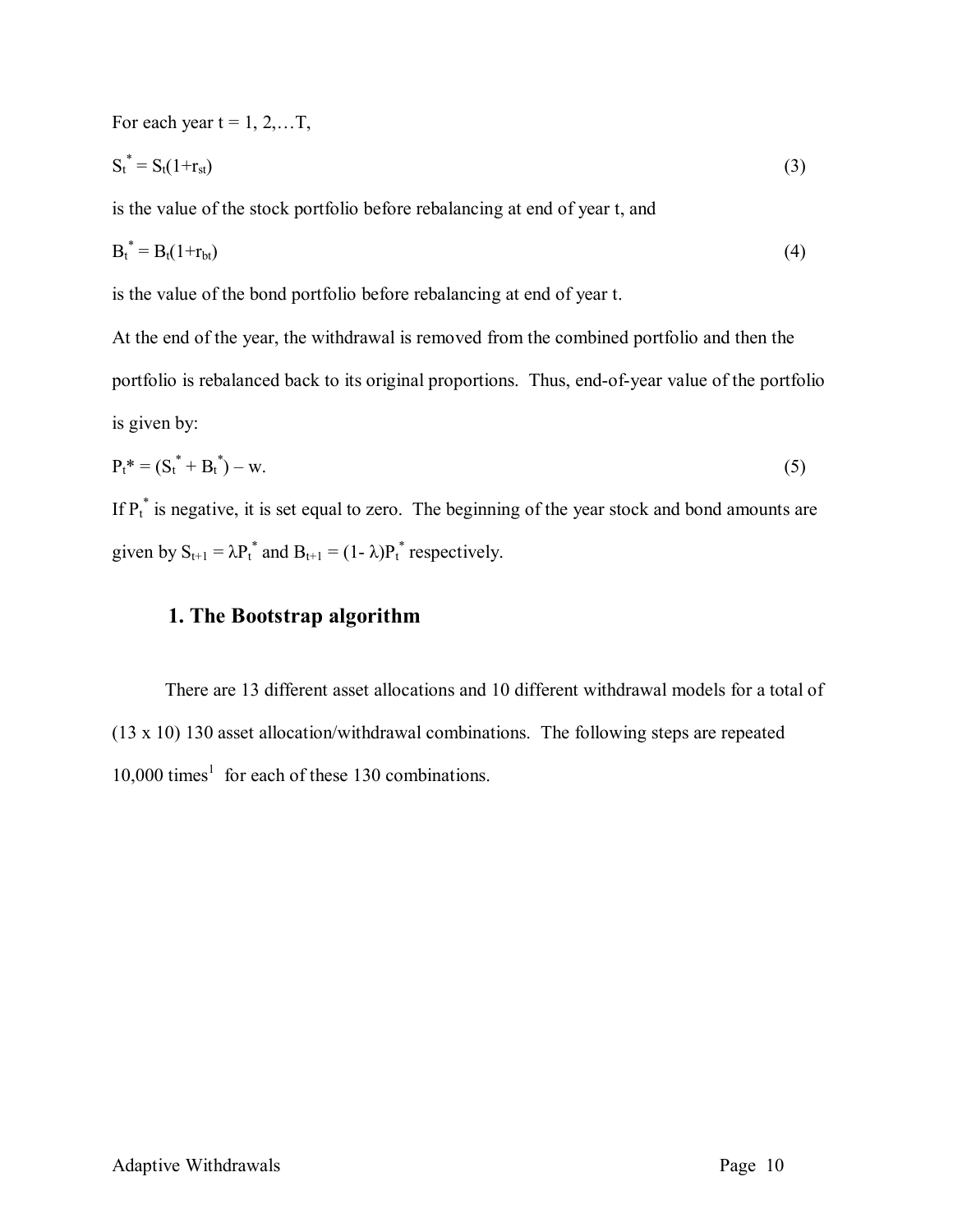Set  $t = 1$ ,  $P_0 = $100$ ,  $T = 30$ . Select the starting value of "w".

- a) Randomly generate a number between 1926 and 2003 (inclusive), which is the "current year" subscript. Obtain  $r_b$  and  $r_s$  for this "year". (This retains the asset class cross-correlations.)
	- b) Compute  $P_t^*$  of Eq (5)
- c) Increment t. If  $t > T$ , save the value of  $P_t^*$  for analysis, otherwise, go to step a).

The steps above constitute a single iteration. There will be 10,000 such iterations for each of the conditions.

## **IV. Results**

#### **Constant Withdrawal Amounts**

#### [Insert Table 2 about here]

Table 2, for the constant withdrawal amount models, shows the percentage of times (out of 10,000) that the particular stock/bond and withdrawal combination ran out of money before 30 years has elapsed. The first six rows of the table closely correspond with the various Bengen papers previously cited: constant withdrawal rate, various asset allocations between stocks and bonds. The shaded cell in each row shows the lowest percentage of "Run Out Failures" for that particular withdrawal amount. Thus, for a starting withdrawal amount of 3% of the initial portfolio, the "safest" asset allocation is one with 40% stocks. This strategy will fail to last 30 years about 1.07% of the time. There are several items of note in the table:

1. A 3% withdrawal rate is not "absolutely safe", as Bengen (2004, p. 67) suggests. No asset allocation tested results in 100% safety. The probability of running out of money (again for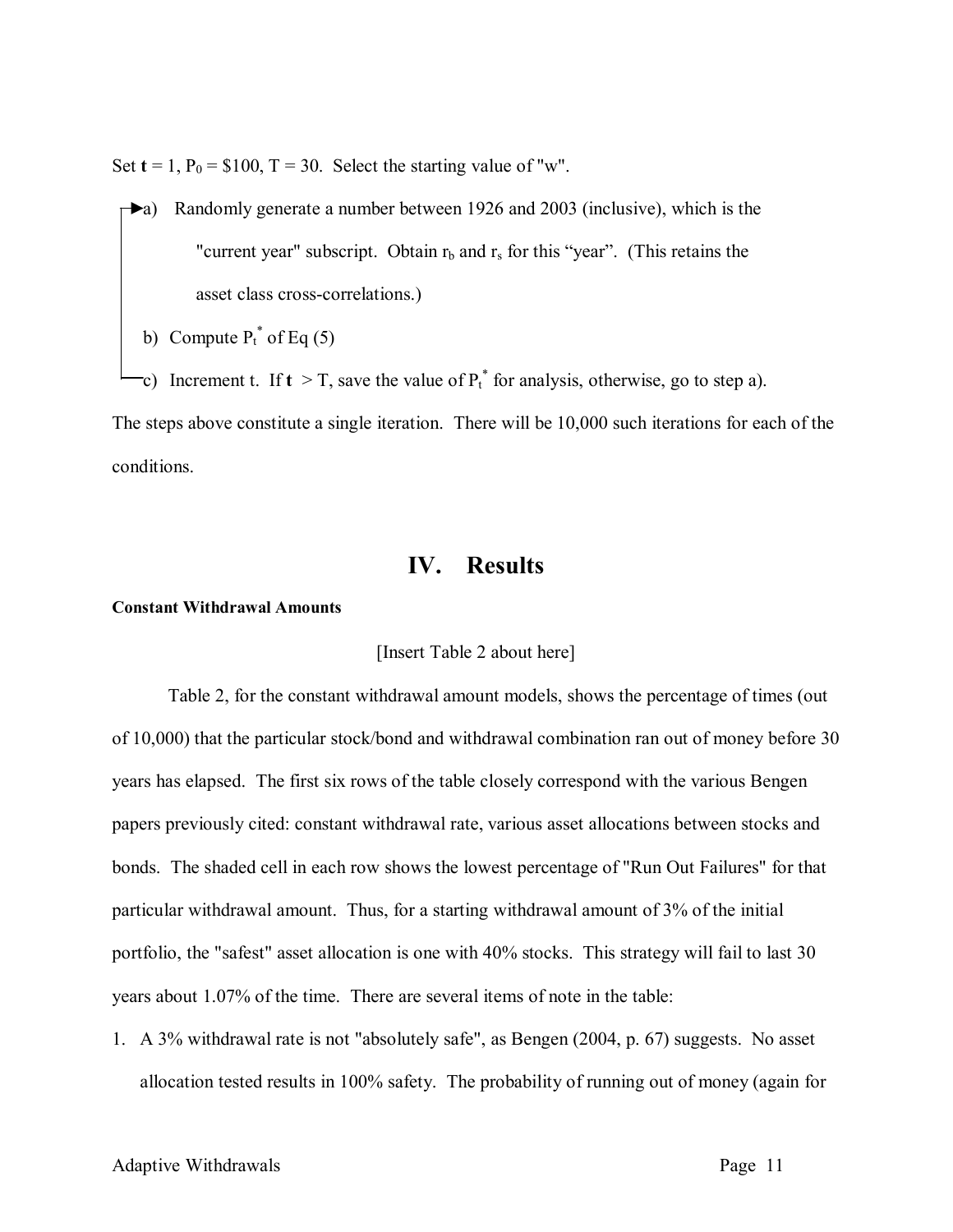the 3% withdrawal rate) is lowest (1.07%) at  $\lambda$  = 0.40, but is near 4% for portfolios with 90% stocks. The reason that the current results appear to contradict Bengen's (2004) conclusions may be explained simply by the fact the Bengen looked at only a single sequence of the historical returns. This study was able to look at 10,000 sequences of those same data; different orderings provide different outcomes.

- 2. Not surprisingly, for any asset allocation (column), the probability of running out of money increases as the withdrawal rate increase.
- 3. If a 10% or less failure rate is considered "safe", then 4% withdrawals is the largest "safe" withdrawal rate. This is clearly subject to interpretation. The 4% withdrawal rate rule is so ingrained in the literature, that it may be easier to re-define what "safe" is than to argue that the 4% rule is incorrect. These results should alert financial advisers to a potentially serious problem: even 4% may be too high!
- 4. There is a tendency for the "best" asset allocation percentage  $(\lambda)$  to increase with larger withdrawal rates. For example, withdrawals of 5.5% have the lowest runout percentages when  $\lambda = 0.80$ . Conversely, for low withdrawal rates of 4% or less, the smallest runout percentages are when  $\lambda \le 0.50$ . Withdrawals in the mid-range, 4.5% or 5.0%, are most successful with  $\lambda = 0.65$ .

#### **Variable Withdrawal Rates – Models F1, F2, V1, V2**

#### [Insert Tables 3 and 4 about here]

Table 3 contains the average withdrawal amount for each of these models for each of the 13 values of  $\lambda$ . Table 4 presents the percentage of times (out of 10,000) that the various portfolios failed to last 30 years for models F1, F2, V1, and V2 (withdrawal amounts change according to adaptive rules.) Clearly, both pieces of information are needed; the size of the

#### Adaptive Withdrawals **Page 12** and the Page 12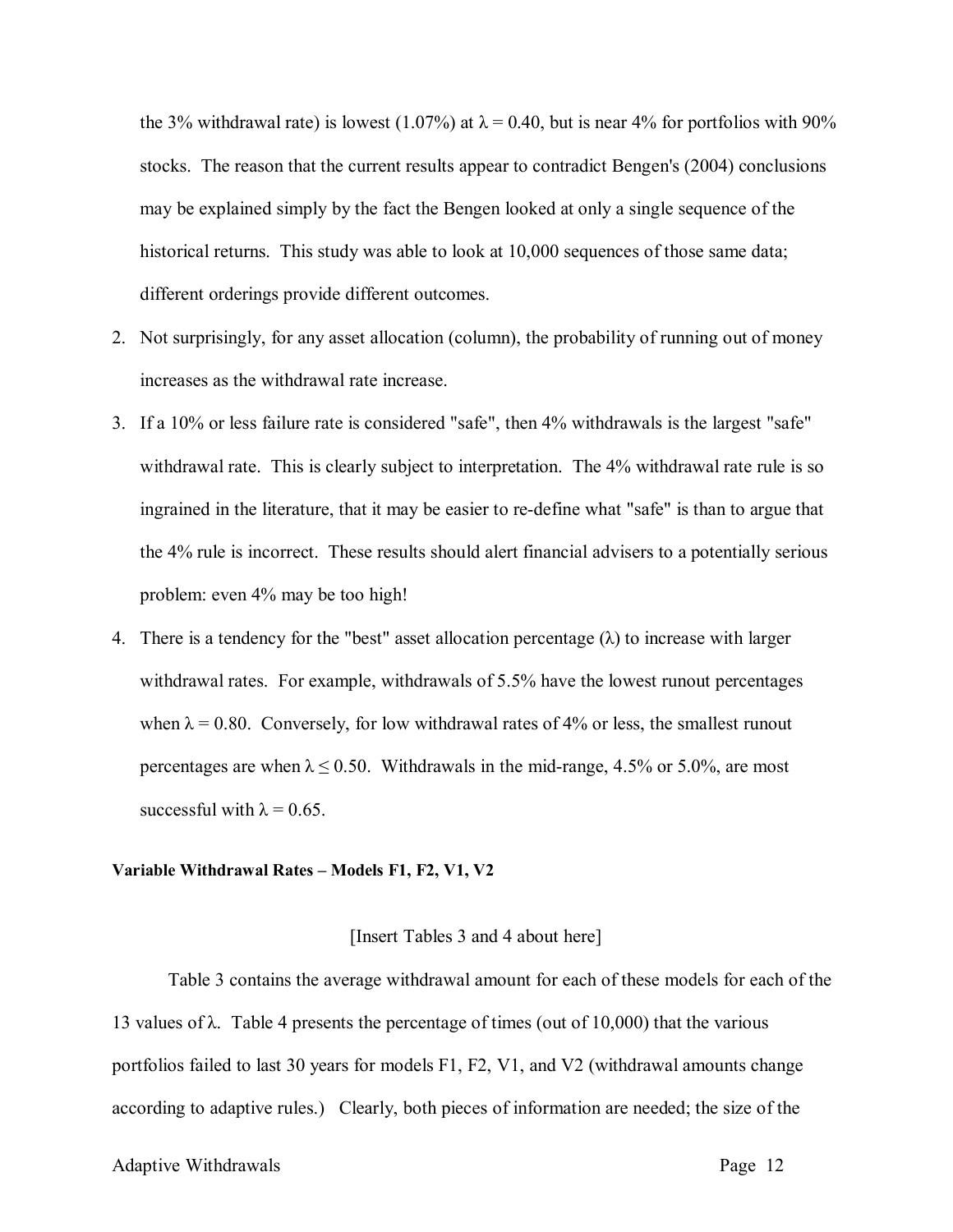withdrawal and its safety are dual concerns. It might be generally agreed that high runouts are undesirable regardless of withdrawal size. However, low run outs with very low withdrawals are probably not appealing choices either. Any model that provides a rate of return greater than the 4% benchmark will be of interest. Table 3 indicates that:

- 1. Model F1 (which withdraws 4.4% of the starting portfolio on market upturns and 3.6% on downturns) demonstrates a fairly constant average withdrawal percentage of slightly over  $4\%$
- 2. Model F2 (which takes out 4.4% on the downside of the market and 3.6% when the market is booming) does much worse than 4%. Clearly, this model will provide less withdrawal income than the 4% benchmark and is of little further interest.
- 3. Model V1, takes out a minimum 4% of the starting portfolio on a market upswing, and can take out significantly more than that if the portfolio has increased in value from its starting value. Withdrawals are cut back by 10% to 3.6% of the starting portfolio if the portfolio value falls during the year. Model V1 has surprisingly large average withdrawal amounts for all values of  $\lambda$  and the average withdrawal amount increases monotonically as  $\lambda$  increases. The large withdrawal percentages make this model of great interest.
- 4. Model V2 behaves counter-cyclically, withdrawing 3.6% during upturns in the market and withdrawing at least 4% of the starting portfolio value during downturns. Average withdrawals with V2 are all in excess of 4% and increase monotonically with  $\lambda$ .

Table 4 shows the probability of running out of money with these four models. The 4% constant withdrawal amount is included in this table to provide a benchmark for comparison. The results in Table 4 indicate: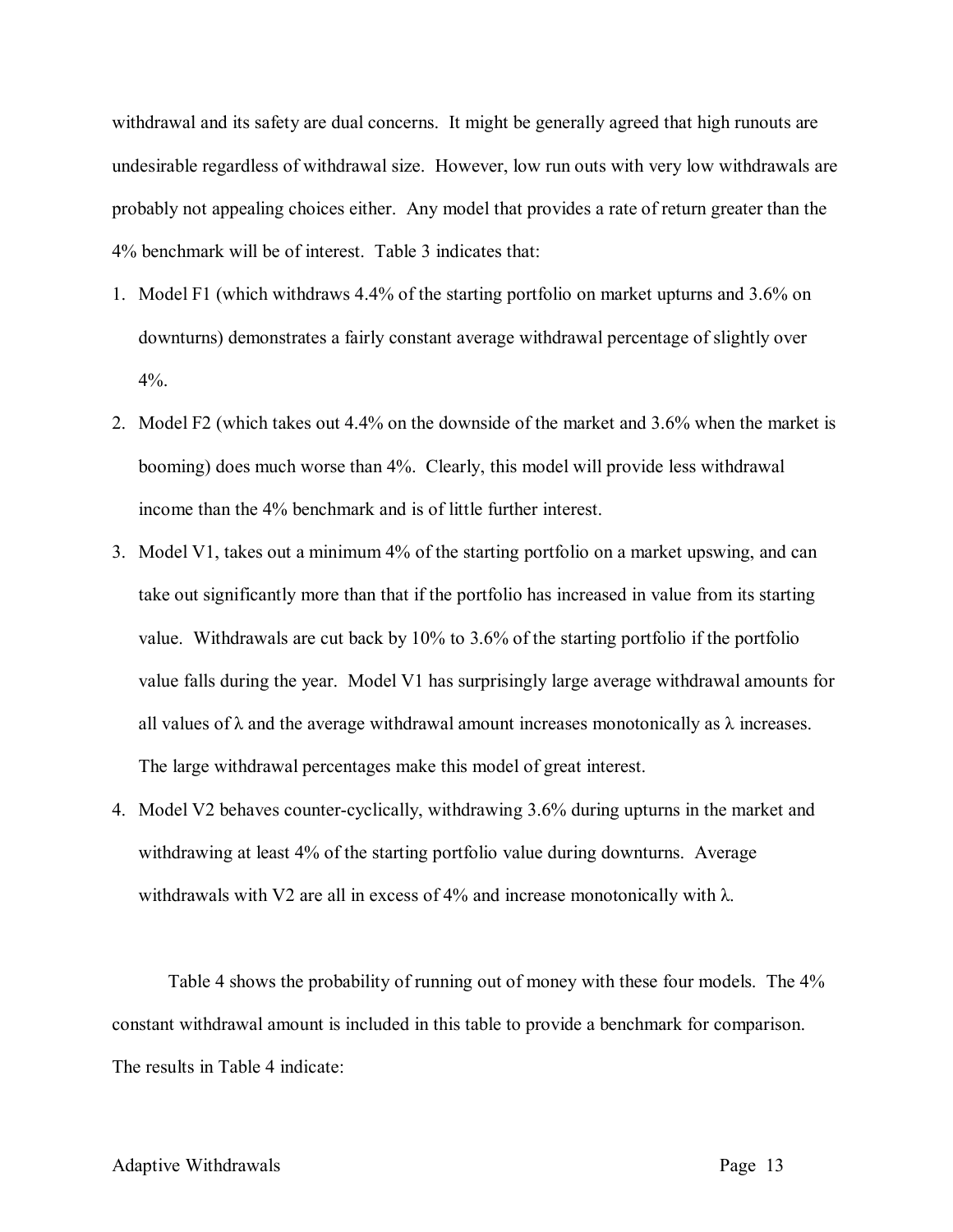1. Model F1 is generally a poor performer; it tends to run out of money more frequently than the benchmark constant 4%.

2. Although Model F2 is "safer" than the benchmark, it is known from Table 3 that its average withdrawal amount is too small to be of much interest.

3. Both Models V1 and V2 have runout percentages that are smaller than the benchmark at any λ. Each of these models shows great potential for a) providing more retirement income than the benchmark and b) providing a stream of retirement income that is more dependable than the benchmark.

4. The shaded cells in the table shows the minimum runout percentage in that row. For all of the adaptive models, the optimal stock proportion  $[\lambda]$  lies between 0.45 and 0.55.

#### [Insert Figures 1 and 2 about here]

Figures 1 and 2 provide a graphical view of the "safety" (runouts) and potential payout of Models F1, V1, and V2 compared to the benchmark 4% constant withdrawal. From Figure 1, it is apparent that F1 has generally the same runout characteristics as the benchmark (solid heavy line). While F1 has a slightly higher average return (see Figure 2), the return is not very impressive without a gain in safety. Models V1 and V2 have smaller runouts (Figure 1) at every value of λ, and higher average withdrawal rates (Figure 2) that increase with λ. For each of these models, the "safest" allocation seems to be around 55% of stocks. At this allocation, V1 provides about 44% more annual income and runs out of money less often. V2 is slightly safer, running out of funds about 5.34% of the time (at  $\lambda$  =0.5), but V2 has withdrawal amounts (in the range of 50-55% stocks) that are 1% or more lower than V1; 1% of the starting portfolio amount can be a very large amount of money!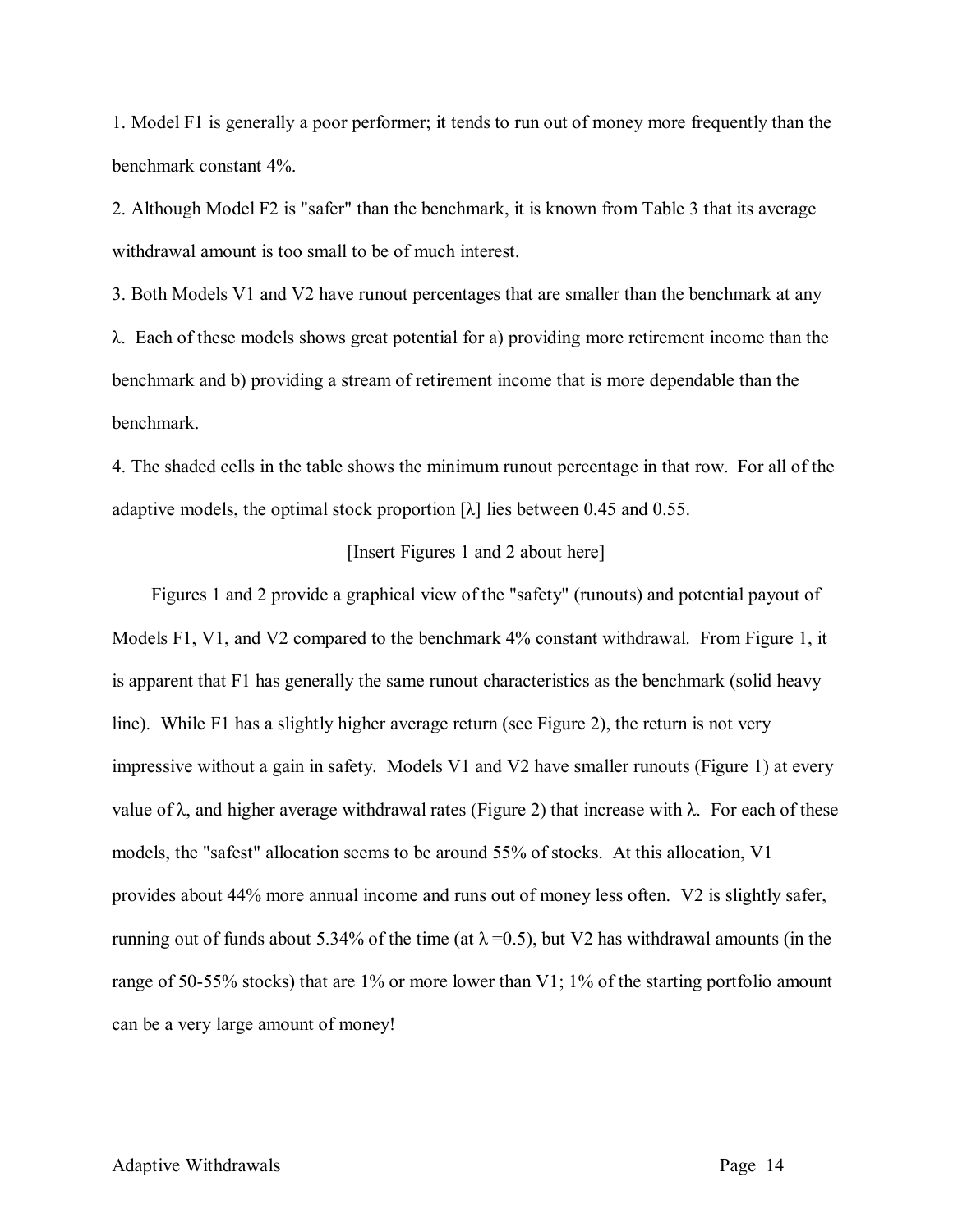#### **Statistical Validity**

A natural question that arises when scrutinizing Tables 2, 3 and 4 is whether the percentages in the table are statistically different from each other. In order to avoid constructing a plethora of tables and performing numerous pair-wise t-test, the following synthesis is offered. A multiple linear regression equation will be specified and estimated that will use dummy variables to find the significance of the different stock/bond compositions and the many withdrawal models. The following variables are used in the regression equation:

| Y               |                                   | $=$ the percentage of times (out of 10,000) the portfolio ran out of money |
|-----------------|-----------------------------------|----------------------------------------------------------------------------|
| $\lambda$ 30    | $=$                               | 1 when $\lambda$ = 0.30, 0 otherwise,                                      |
| $\lambda$ 35    | $=$                               | 1 when $\lambda$ = 0.35, 0 otherwise,                                      |
|                 | $\bullet$                         |                                                                            |
|                 |                                   |                                                                            |
|                 | ٠                                 |                                                                            |
| $\lambda$ 90    | $\hspace{1.6cm} = \hspace{1.6cm}$ | 1 when $\lambda$ = 0.90, 0 otherwise,                                      |
| W30             | $=$                               | 1 when $W=3.00$ , 0 otherwise,                                             |
| W35             | $\!\!\!=\!\!\!\!$                 | 1 when $W=3.50$ , 0 otherwise,                                             |
|                 | $\bullet$                         |                                                                            |
|                 |                                   |                                                                            |
|                 | $\bullet$                         |                                                                            |
| W <sub>55</sub> | $=$                               | 1 when $W=5.50$ , 0 otherwise,                                             |
| F1              | $=$                               | 1 for Model F1, 0 otherwise                                                |
| F2              | $=$                               | 1 for Model F2, 0 otherwise                                                |
| V <sub>1</sub>  | $=$                               | 1 for Model V1, 0 otherwise                                                |
|                 |                                   |                                                                            |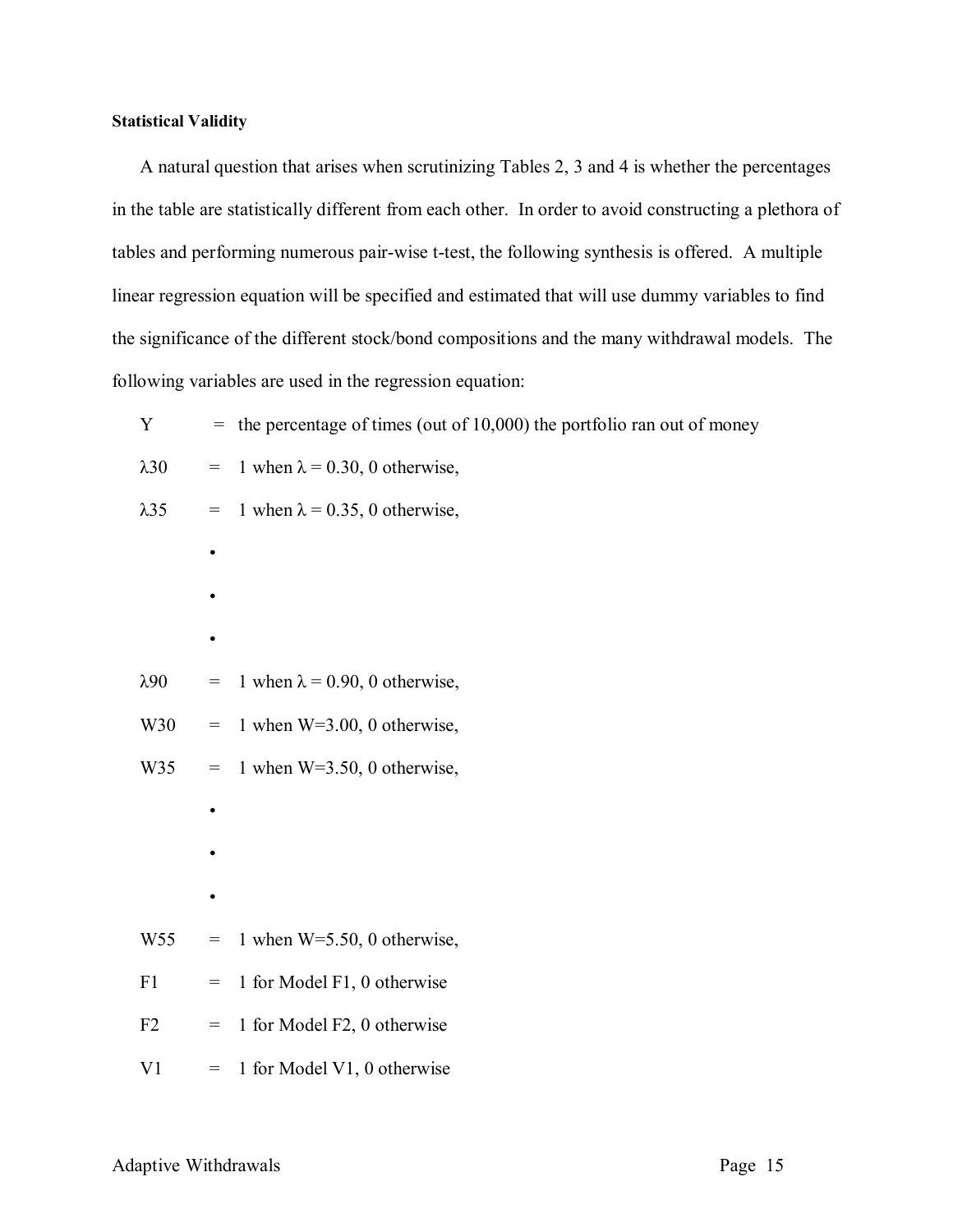$V2 = 1$  for Model V2, 0 otherwise

λ50 and W40 are not included in the regression; these two variables are the benchmark from which all other included variables will be measured.

There are 22 independent variables in the regression, including the intercept. The interpretation of the regression equation is relative to  $\lambda = 0.50$  and W40; i.e., when all dummy variables are zero, the value of Y will be the value of the intercept alone which represents  $\lambda$  $=0.50$  and withdrawals are 4%. When a dummy variable is activated (equals 1), it will change the value of Y by the estimated value of the regression coefficient on that dummy variable. The regression equation can be written as:

$$
Y = \beta_0 + \beta_1 \lambda 30 + \beta_2 \lambda 35 + \beta_3 \lambda 40 + \beta_4 \lambda 45
$$
  
+  $\beta_5 \lambda 55 + \beta_6 \lambda 60 + \beta_7 \lambda 65 + \beta_8 \lambda 70$   
+  $\beta_9 \lambda 75 + \beta_{10} \lambda 80 + \beta_{11} \lambda 85 + \beta_{12} \lambda 90$   
+  $\beta_{13} W 30 + \beta_{14} W 35 + \beta_{15} W 45 + \beta_{16} W 50$   
+  $\beta_{17} W 55 + \beta_{18} F1 + \beta_{19} F2 + \beta_{20} V1$   
+  $\beta_{21} V2$  (6)

So, for example,  $\beta_0$  is the approximate percentage of runouts when  $\lambda = 0.5$  and withdrawals are at 4%. If the stock percentage is decreased to  $\lambda = 0.30$ , then the approximate percentage of runouts is given by  $\beta_0 + \beta_1$ .

Table 4 tends to confirm statistically the general impression expressed in the tables and figures. The "fit" of the regression is high;  $R^2$  is 0.94; this regression equation explains about 94% of the variation in Tables 2 and 4. The following conclusions may be formed from the regression results.

#### Adaptive Withdrawals **Page 16** and the Page 16 and the Page 16 and the Page 16 and the Page 16 and the Page 16 and the Page 16 and the Page 16 and the Page 16 and the Page 16 and the Page 16 and the Page 16 and the Page 16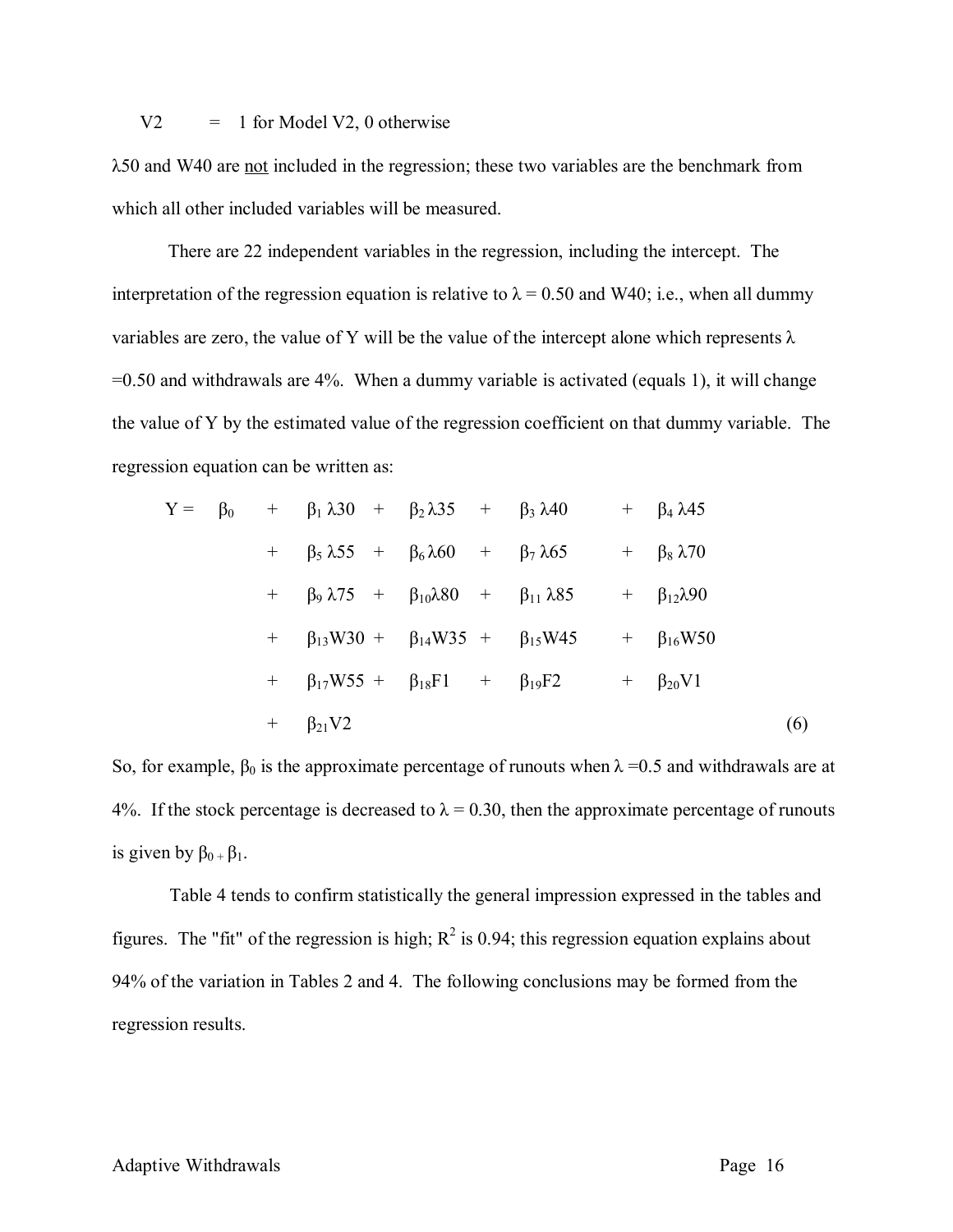- 1. The coefficients on  $\lambda$ 30 and  $\lambda$ 35 are both positive and statistically significant (p < 0.05), suggesting that λs of 0.30 or 0.35 will result in statistically "less safe" withdrawal strategies than 4% withdrawal rates at 50/50 stock/bond allocations.  $\lambda$ s  $\leq$  0.35 increases the percentage of runouts. This increase is not attributable to chance.
- 2. The coefficients on W30 and W35 are negative and significant ( $p < 0.001$ ), indicating that, *ceteris paribus*, withdrawal rates of less than 4% are "safer" than the 4% withdrawal rate. Likewise, the coefficients on W45, W50, and W55 are all positive and significant ( $p <$ 0.001), indicating that withdrawal rates in excess of 4% result in higher runout percentages and that these higher percentages are not due to chance. All the results on W30 through W55 confirm what appeared to be clear from the tables, namely that the higher the withdrawal rate the more like the money was going to run out. These results merely give statistical strength to those observations.
- 3. The regression coefficients on all λs except λ30 and λ35 are not significant. This implies that asset allocation of 0.40 or 0.45 as well as all  $\lambda$ s greater than 0.50 are not statistically different from  $\lambda$ =0.50. While  $\lambda$  =0.50 appears from the table to provide more safety, that contention cannot be supported statistically.
- 4. If the withdrawals are not taken at a constant rate, will the portfolio last a longer time or a shorter time? The regression results for models F1, F2, V1, and V2 confirm much of what was previously observed. Models F1 and F2 are not statistically different from the benchmark W40 model. The close general agreement with F1 and the 4% Fixed model in Figure 1 is consistent with these statistical results. Model V1 is statistically significant in a two-tailed test only at the 0.10 level. It is however significant in a one-tailed test at the 0.05 level. Model V2 is significant at the 0.01 level. It seems safe to conclude that Models V1

#### Adaptive Withdrawals **Page 17** and the extent of the extent of the extent of the extent of the extent of the extent of the extent of the extent of the extent of the extent of the extent of the extent of the extent of the e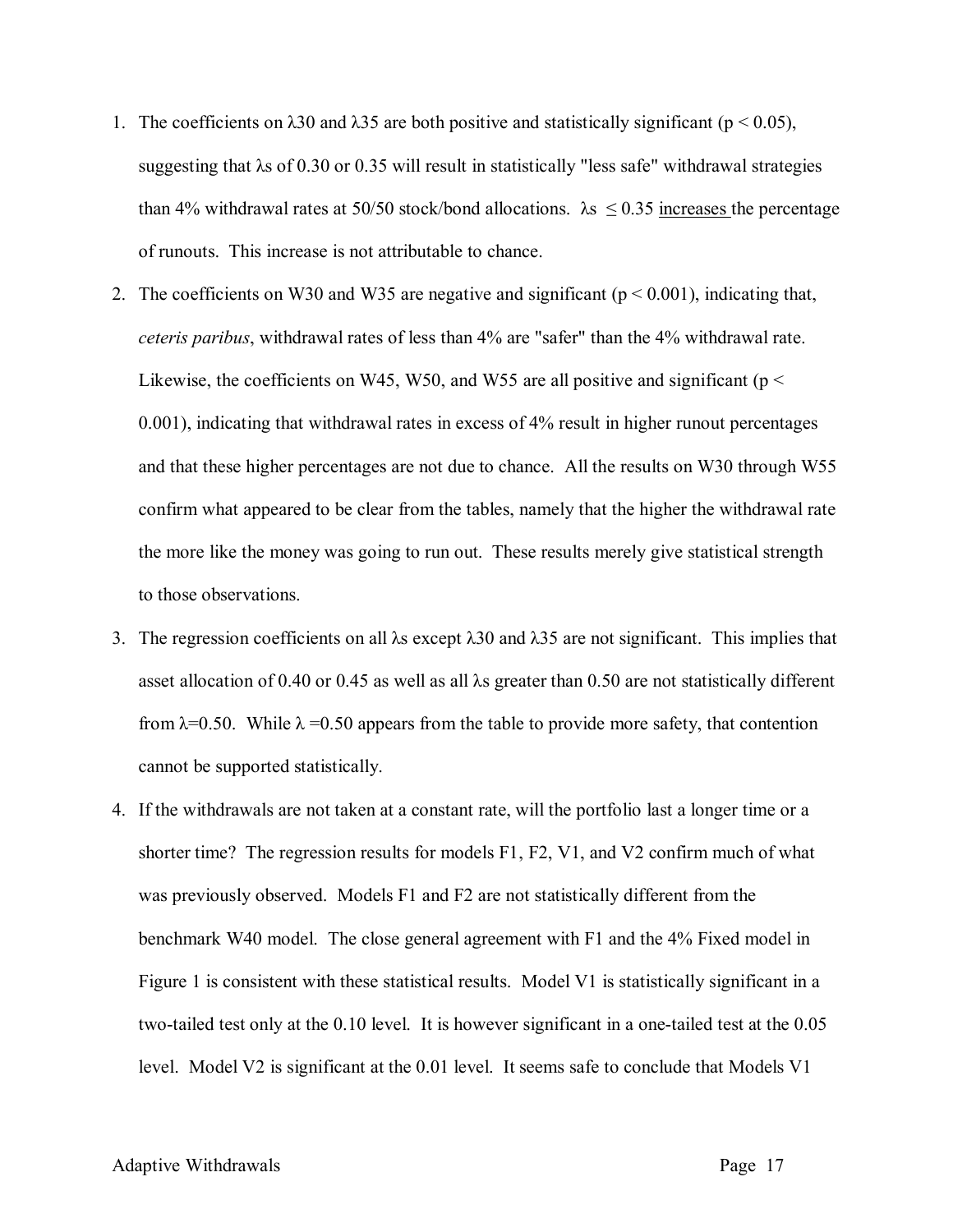and V2 are "safer" performers than the benchmark. To the extent that V1 provides much higher average withdrawal percentages, it should be the preferred model for retirees.

## **V. Conclusions**

This study uses a bootstrap simulation to further investigate the probability of running out of money when making withdrawals from a retirement portfolio. First, results indicate that Bengen's recommendation that 4% is a "safe" withdrawal rate and 3% is "absolutely safe" may be optimistic. The risk of a shortfall increases with the amount of the withdrawal and even withdrawal rates of 3% showed some probability of failing to last 30 years.

Second, the effect of adaptive withdrawal strategies was investigated. Both models V1 and V2 provided higher average withdrawal rates and less likelihood of running out of money before 30 years had elapsed. Model V1, which withdraws a minimum 4% of the starting portfolio amount when the portfolio grows, and takes only 3.6% when the portfolio shrinks, provides the largest withdrawal amounts of the two models.

It should be understood that the outcomes if Model V1 and V2 represent averages and are not a guarantee. If a person is lucky enough to retire when the market is rising, the rule expressed by, say, Model V1, allows increasing withdrawal amounts. If the portfolio grows significantly, even in the face of annual withdrawals, the amount of those withdrawals can safely increase. If a person is unlucky enough to experience several years of declining portfolio value at the beginning of retirement, the Model V1 rule requires cutting back on withdrawals. While the V1 rule allows the retiree to enjoy increasing prosperity, it also requires foregoing some withdrawals during bad periods. One retiree may start out when the markets are falling for several years and will probably not attain the average withdrawal amount in Table 3 when implementing Model V1. Alternately, a retiree may find an economy that is growing and healthy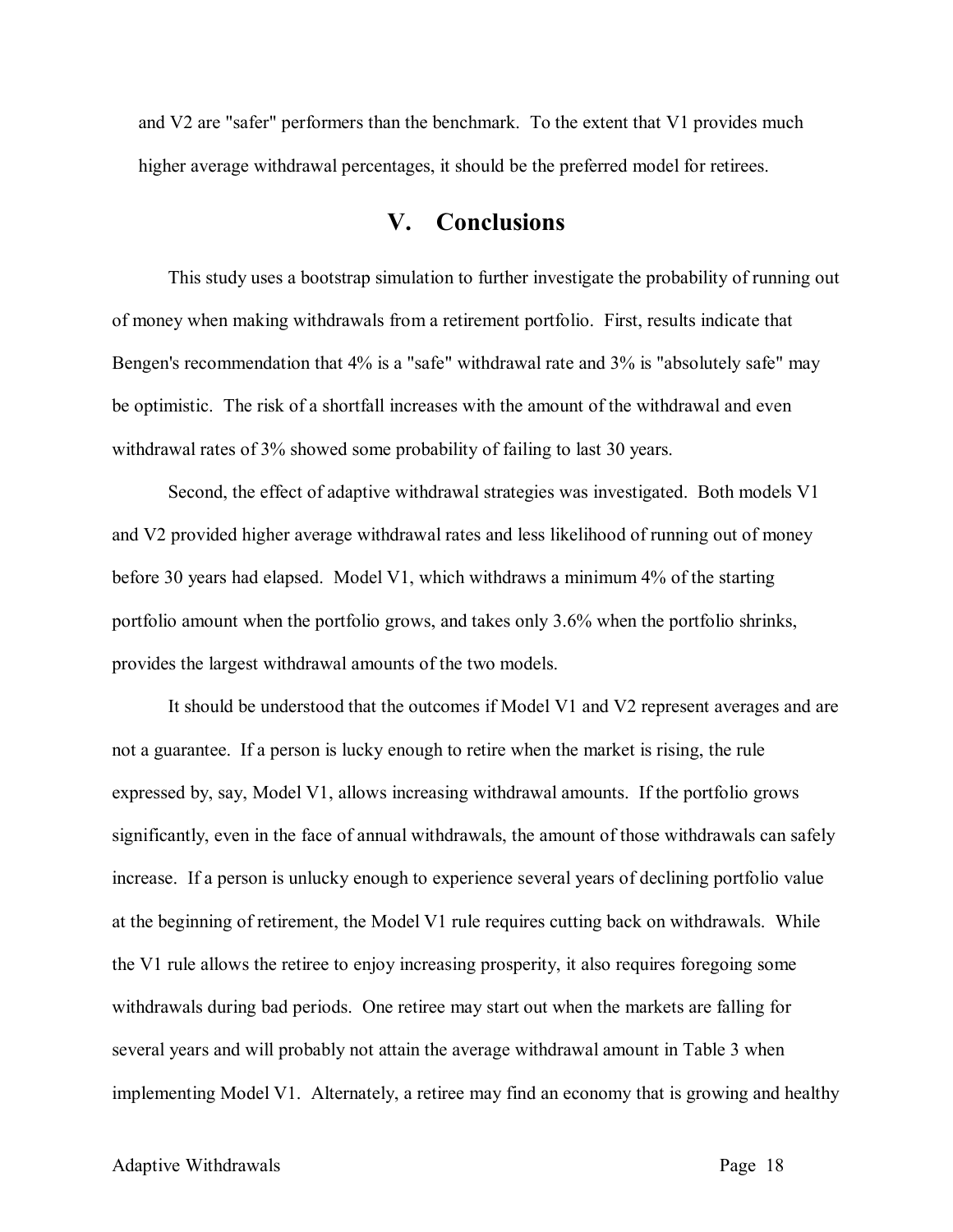and may appreciate a much higher withdrawal amount when using Model V1 than is shown in Table 3. Model V1, however, should provide more safety than the benchmark.

It should be reiterated that the adaptive models presented in this study, like V1 and V2, are meant as a first step in improving the retiree's experiences. There are many alternative adaptive models than can be studied, including additional asset classes, such as small-caps, midcaps, international stocks, etc. There are ample opportunities for further investigation.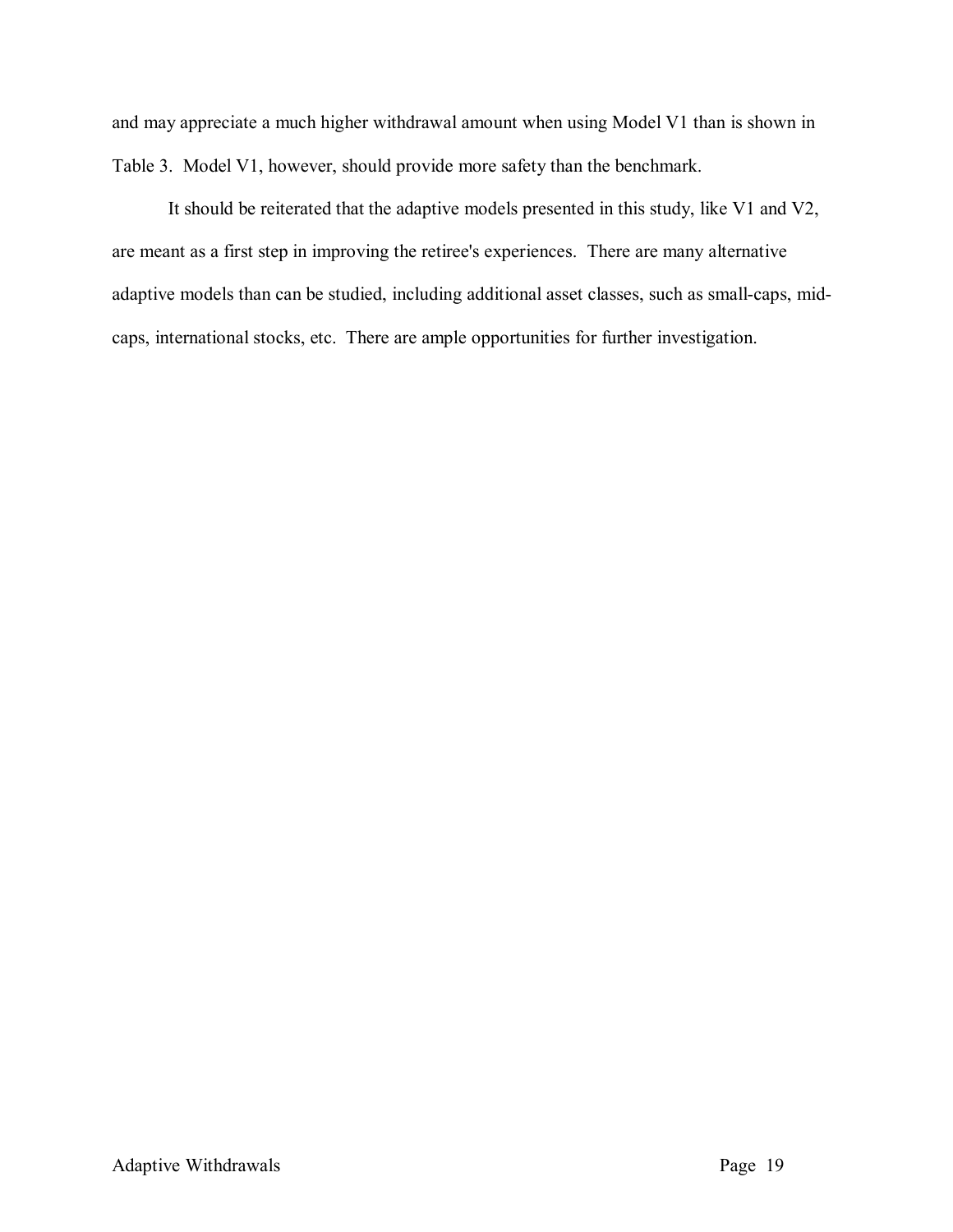## **Bibliography**

Bengen, William P., "Determining Withdrawal Rates Using Historical Data," *Journal of Financial Planning*, January 1994, pp. 14-24.

\_\_\_\_\_\_\_\_\_\_\_\_\_\_\_, "Asset Allocation for a Lifetime," *Journal of Financial Planning*, August 1996, pp. 58-67.

\_\_\_\_\_\_\_\_\_\_\_\_\_\_\_, "Conserving Client Portfolios During Retirement, Part III," *Journal of Financial Planning*, December 1997, 10, 4, pp. 84-97.

\_\_\_\_\_\_\_\_\_\_\_\_\_\_\_\_, "Conserving Client Portfolios During Retirement, Part IV," J*ournal of Financial Planning*, May 2001, 14, 5, pp. 110-119.

\_\_\_\_\_\_\_\_\_\_\_\_\_\_\_, "Determining Withdrawal Rates Using Historical Data," *Journal of Financial Planning*, March 2004, pp. 64-73.

Bodie, Zvi, Merton Robert C. and Samuelson William F. (1992), "Labor Supply Flexibility and Portfolio Choice in a Life Cycle Model," *Journal of Economic Dynamics and Control*, 16, 3-4, 427-449.

Cooley, P. L., Hubbard, C. M. & Walz, D. T. (1998), "Retirement Savings: Choosinga Withdrawal Rate that is Sustainable," *AAII Journal*, February, 16-21.

\_\_\_\_\_\_\_\_\_\_\_\_\_\_ " Sustainable Withdrawal Rates From Your Retirement Portfolio," *Financial Counseling and Planning*, 1999, *10*(1), 39-47.

\_\_\_\_\_\_\_\_\_\_\_\_\_\_ " Retirement Withdrawals: What Rate is Safe When Time is Short and Uncertain," *AAII Journal*, January, 4-9.

\_\_\_\_\_\_\_\_\_\_\_\_\_\_, "A Comparative Analysis of Retirement Portfolio Success Rates: Simulation Versus Overlapping Periods," *Financial Services Review,* Summer 2003, Vol. 12 Issue 2, p115- 29.

Dammon, Robert M., Spatt, Chester S., Zhang, & Harold, H. (2004), "Optimal Asset Location and Allocation with Taxable and Tax-Deferred Investing ," *Journal of Finance*, , 59 (3), 999- 1038.

Dus, Ivica, Maurer, Raimond & Mitchell, Olivia S. (2005), "Betting on Death and Capital Markets in Retirement: A Shortfall Risk Analysis of Life Annuities versus Phased Withdrawal Plans," *Financial Services Review,* 14 (3), 169-196.

Dybvig, Philip H. (1999), "Using Asset Allocation to Protect Spending," *Financial Analysts Journal*, 55 (1), 49–62.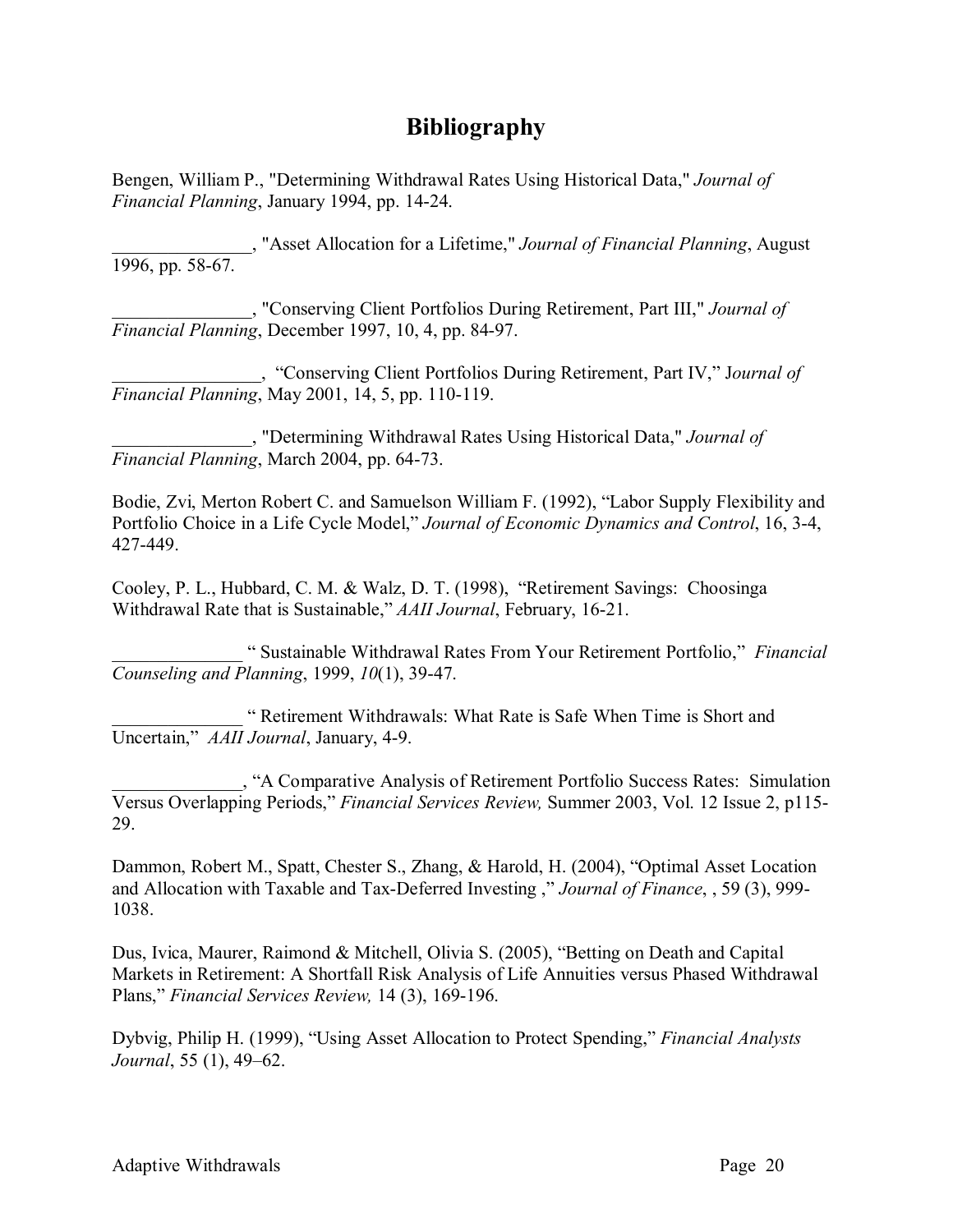Guyton, William T., "Decision Rules for Portfolio Management for Retirees: Is the 'Safe' Initial Withdrawal Rate Too Safe?" *Journal of Financial Planning*, Oct2004, Vol. 17 Issue 10, 54 - 61

Horan, Stephen M., "Choosing Between Tax-advantaged Savings Accounts: A Reconciliation of Standardized Pretax and After-tax Frameworks," *Financial Services Review*, Winter2003, Vol. 12, Issue 4, p339-58.

Ibbotson Associates, *Stocks, Bonds, Bills and Inflation, EnCorr Database 2004 Edition,* Roger Ibbotson and Associates, Chicago, IL.

Jagannathan, Ravi and Kocherlakota, Narayana R. (1996), "Why Should Older People Invest Less in Stocks than Younger People?" *Quarterly Review of the Federal Reserve Bank of Minneapolis,* 20, 3, 11-24.

Jones, Charles P. and Wilson, Jack W., (1999), "Asset Allocation Decisions - Making the Choice Between Stocks and Bonds," *Journal of Investing*, 8(1), 51-56.

Kwok, Ho, Milevsky, Moshe Arye & Robinson, Chris, "Asset Allocation, Life Expectancy and Shortfall," *Financial Services Review*, 1994, Vol. 3 Issue 2, p109-27.

Malkiel, Burton G. (1999). *A Random Walk Down Wall Street,* 6 th Edition, W. W. Norton & Company, New York, NY, 368-371.

Milevsky, Moshe M., Kwok, Ho and Robinson, Chris (1997), "Asset Allocation Via The Conditional First Exit Time or How To Avoid Outliving Your Money," *Review of Quantitative Finance and Accounting*, **9** (1), 53-70.

Modigliani France and Brumberg R. (1954), "Utility Analysis and the Consumption Function," in K. K. Kurihara, ed., *Post Keynesian Economics*, New Brunswick, NJ.

Opiela, Nancy (2004), "Retirement Distributions: Creating a Limitless Income Stream for an 'Unknowable Longevity'," *Journal of Financial Planning*, 17, 2, 36-42.

Ragsdale, Cliff T., Seila, Andrew F. and Little, Philip L., "An Optimization Model for Scheduling Withdrawals from Tax-Deferred Retirement Accounts," *Financial Services Review,* 1994, 3, 2, p93-109.

Reilly, Frank K. and Brown, Keith C. (2003), *Investment Analysis and Portfolio Management,*  7 th Edition, Thomson- Southwestern, Mason, OH.

Tezel, Ahmet (2005), "Sustainable Retirement Withdrawals," *Journal of Financial Planning*, 18, 3, 52-57.

Vora, Premal P., and McGinnis, John D. (2000), "The Asset Allocation Decision in Retirement: Lessons from Dollar Cost Averaging," *Financial Services Review*, 9 (1), 47-63.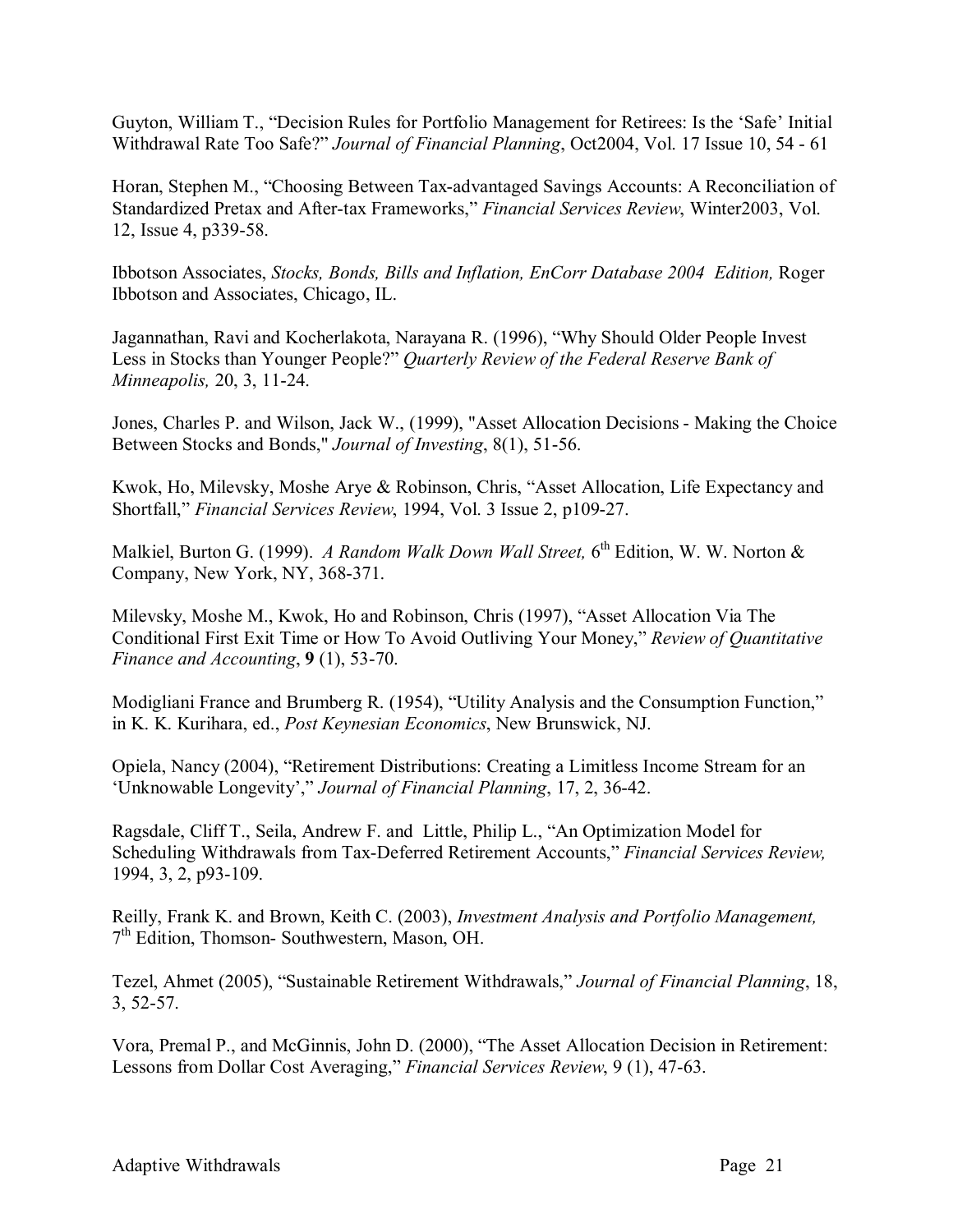## Table 1

# **A. Summary of Research Literature on Endowment Withdrawal Rates**

| Author(s)       | Dates             | Journal (s)                        | Methodology                                        | Results                                        |
|-----------------|-------------------|------------------------------------|----------------------------------------------------|------------------------------------------------|
| Bengen          | 1994, 1996, 1997, | All appear in Journal of Financial | Overlapping period methodology                     | Optimal withdrawal rate of 4.1% to 4.3%.       |
|                 | 2001 & 2004       | Planning                           |                                                    |                                                |
| Cooley,         | 2003              | <b>Financial Services Review</b>   | Overlapping periods and simulations                | $4\%$ withdrawal rate with at least 50% in     |
| Hubbard and     | 1998, 1999, 2005  | Journal of Financial Counseling    |                                                    | stocks and success rate of 75% as              |
| Walz            |                   | and Planning, AAII Journal         |                                                    | acceptable.                                    |
| Dus, Maurer &   |                   |                                    |                                                    | Fixed withdrawal rate as a rate of current     |
| Mitchell        | 2005              | <b>Financial Services Review</b>   | Phased withdrawal                                  | (not initial) portfolio and later annutization |
|                 |                   |                                    |                                                    | lowest shortfall risk.                         |
| Dybvig          | 1999              | Financial Analysts Journal         | Back testing, historical return replication        | Higher withdrawals during consistently up      |
|                 |                   |                                    |                                                    | and down markets.                              |
| Guyton          | 2004              | Journal of Financial Planning      | Constant asset class weights.                      | Optimal withdrawal rate of 4.2% to 5.7%.       |
|                 |                   |                                    | Conditional withdrawals.                           |                                                |
|                 |                   |                                    | Methodology not described adequately for           |                                                |
|                 |                   |                                    | replication.                                       |                                                |
| Pye             | 2000              | Journal of Portfolio Management    | Probabilistic model with TIPs as part of the asset | High allocation to TIPs increases safe         |
|                 | 1999, 2000, 2001  | Journal of Financial Planning      | allocation                                         | payout from 4 to 4.5 percent.                  |
| Ragsdale, Seila | 1994              | <b>Financial Services Review</b>   | Mathematical programming model for                 | Conditional withdrawal model dependent on      |
| and Little      |                   |                                    | withdrawals from tax deferred accounts             | various variables.                             |
| Tezel           | 2004              | Journal of Financial Planning      | Monte Carlo                                        | Optimal withdrawal rate of 2.68% to 4.83%.     |
| Vora and        | 2000              | <b>Financial Services Review</b>   | Dollar cost disinvesting                           | Greatest withdrawals with a 100 percent        |
| McGinnis        |                   |                                    |                                                    | stock portfolio.                               |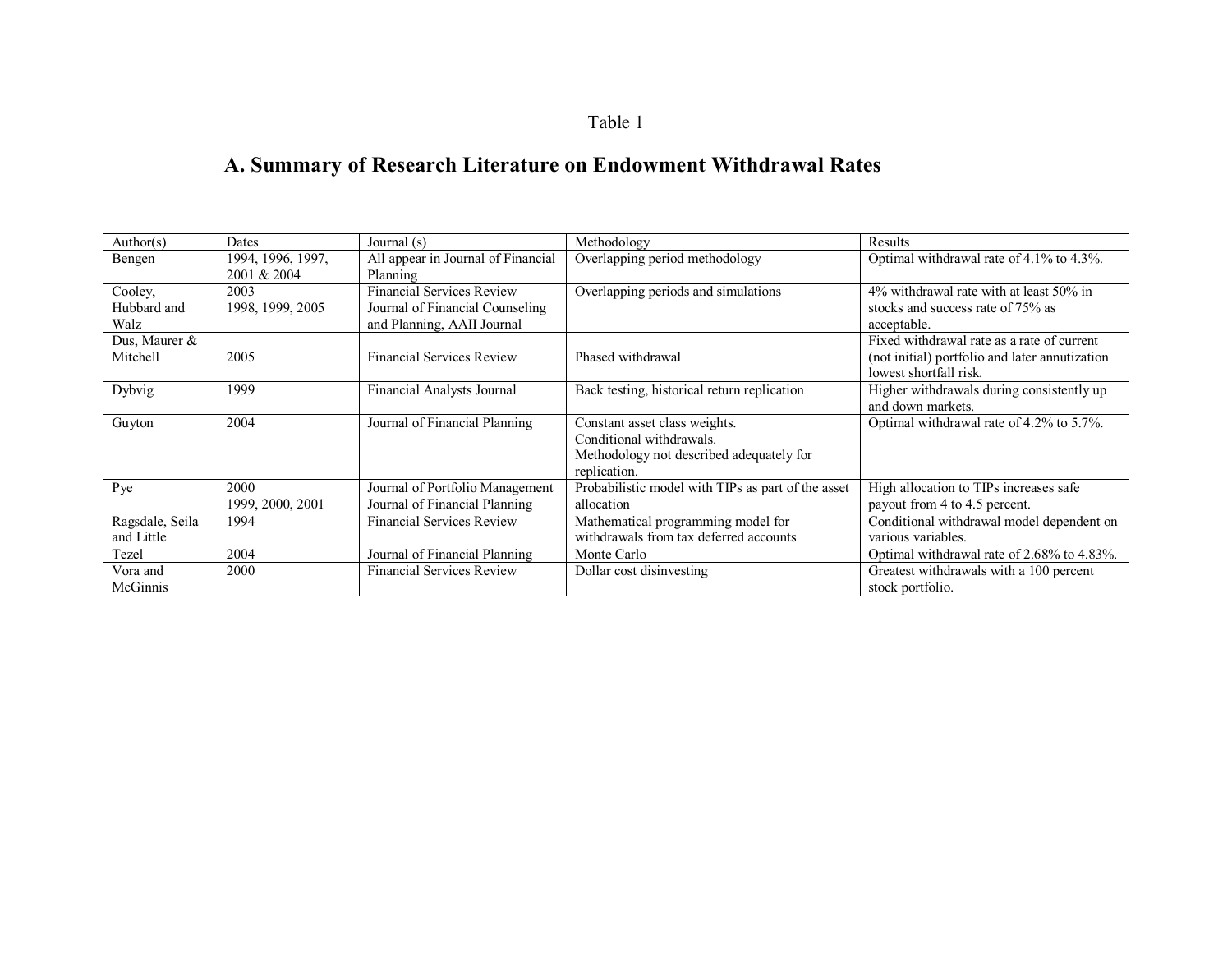| <b>Withdrawal</b> | Λ     |       |                       |                   |      |                                            |                                                 |       |       |                                            |       |       |             |
|-------------------|-------|-------|-----------------------|-------------------|------|--------------------------------------------|-------------------------------------------------|-------|-------|--------------------------------------------|-------|-------|-------------|
| Amount            | 0.30  |       | $0.35 \mid 0.40 \mid$ |                   |      | $0.45$   $0.50$   $0.55$   $0.60$   $0.65$ |                                                 |       |       | $0.70$   $0.75$   $0.80$   $0.85$   $0.90$ |       |       |             |
| 3.0               | 1.13  | 1.20  | 1.07                  | 1.35              | 1.28 | 1.39                                       | 1.92                                            | 1.76  | 2.12  | 2.38                                       | 3.16  | 3.29  | 3.94        |
| 3.5               | 4.33  | 3.67  | 3.68                  | 3.59              | 3.67 | 3.81                                       | 3.85                                            | 4.06  | 4.74  | 4.92                                       | 5.50  | 5.79  | 6.74        |
| 4.0               | 9.69  | 8.70  | 8.11                  | 7.38 <sup>1</sup> | 6.72 | 7.77                                       | 7.79                                            | 7.62  | 8.51  | 8.74                                       | 9.13  | 9.11  | 10.16       |
| 4.5               | 16.75 | 15.78 | 14.76                 |                   |      | 13.42   12.86   12.74   12.30              |                                                 | 12.07 | 12.87 | 13.26                                      | 13.16 | 13.66 | 14.47       |
| 5.0               | 28.49 |       | 25.56 23.57           | 20.33   20.61     |      |                                            | $20.02$   18.71                                 |       |       | <mark>17.86</mark> 18.53 17.92             | 19.01 |       | 18.29 20.13 |
| 5.5               | 41.26 |       | 36.86 32.83           | $31.19$   29.18   |      |                                            | 27.03 26.31 24.72 24.63 24.87 24.00 24.47 24.71 |       |       |                                            |       |       |             |

**Table 2. Percentage of Times that Portfolio Runs out of Money, by λ and Withdrawal Amount (Shaded cells are Row Minimums)**

**Table 3. Average Withdrawal Amount as a percent of Initial Portfolio, by λ and by Model**

| <b>Model</b>   |      |      |      |      |             |             |      |                       |      |      |             | $0.30$ $0.35$ $0.40$ $0.45$ $0.50$ $0.55$ $0.60$ $0.65$ $0.70$ $0.75$ $0.80$ $0.85$ $0.90$                |      |
|----------------|------|------|------|------|-------------|-------------|------|-----------------------|------|------|-------------|-----------------------------------------------------------------------------------------------------------|------|
| F <sub>1</sub> | 4.13 |      |      |      |             |             |      |                       |      |      |             | $4.12$   $4.13$   $4.15$   $4.15$   $4.16$   $4.14$   $4.14$   $4.13$   $4.14$   $4.14$   $4.13$   $4.14$ |      |
| F <sub>2</sub> | 3.87 | 3.88 | 3.87 | 3.85 | $3.85$ 3.84 |             |      | $3.86$ 3.86           | 3.87 | 3.86 |             | $3.86$ 3.87                                                                                               | 3.86 |
| V1             | 4.66 | 4.84 | 5.00 | 5.21 |             | $5.48$ 5.73 |      | $5.91 \mid 6.24 \mid$ | 6.47 |      | $6.77$ 7.21 | 7.50                                                                                                      | 7.97 |
| V <sub>2</sub> | 4.10 | 4.20 | 4.26 | 4.29 | 4.40        | 4.49        | 4.64 | 4.77                  | 4.95 | 5.06 | 5.21        | 5.44                                                                                                      | 5.51 |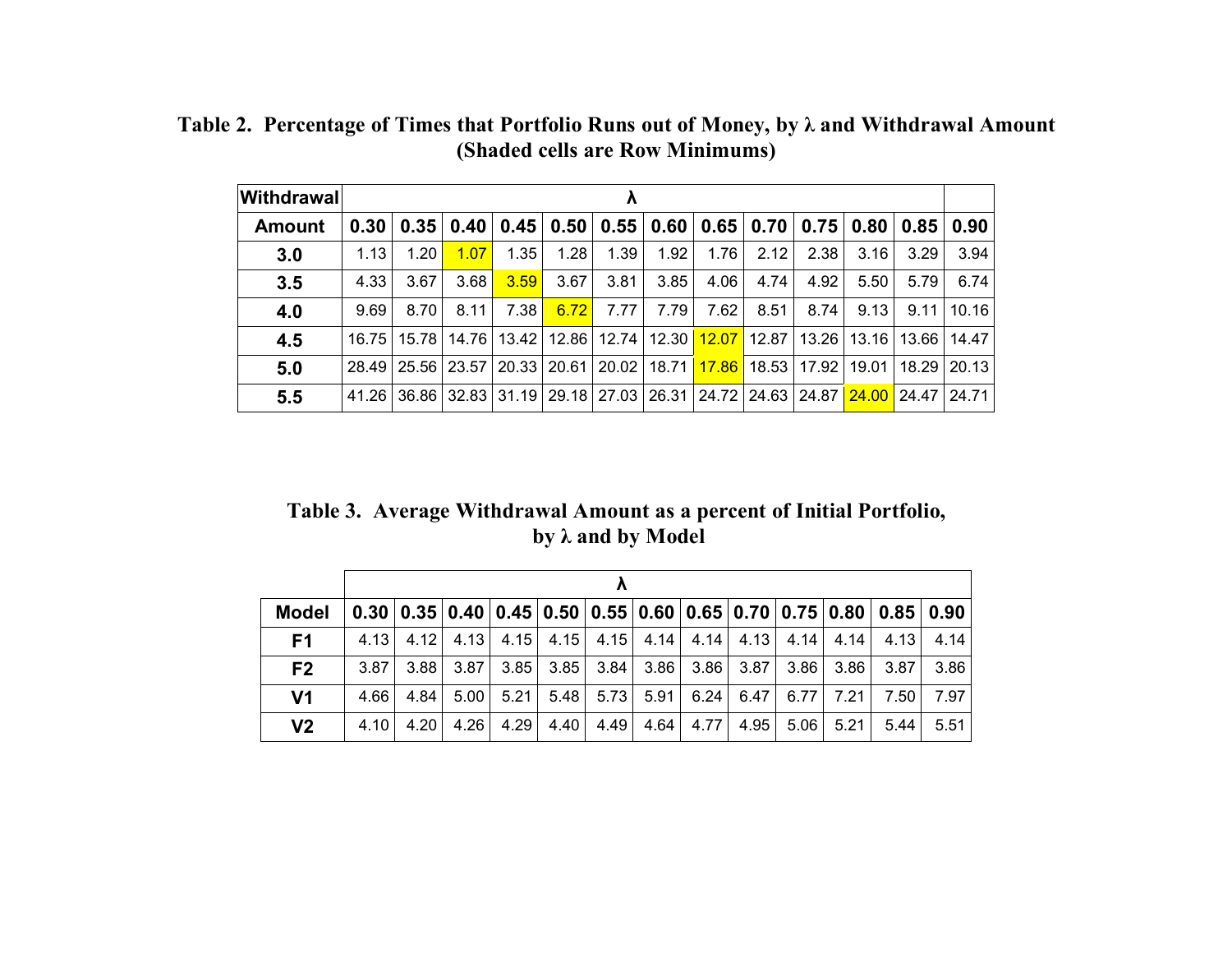## **Table 4. Percentage of Times that Portfolio Runs out of Money, by λ and by Model 4% Fixed and Adaptive Models F1,F2,V1,V2 (Shaded cells are Row Minimums)**

|                | Λ     |      |      |        |      |      |      |      |      |      |                                                                                                                    |      |                  |
|----------------|-------|------|------|--------|------|------|------|------|------|------|--------------------------------------------------------------------------------------------------------------------|------|------------------|
| <b>Model</b>   | 0.30  | 0.35 |      |        |      |      |      |      |      |      | $\mid$ 0.40 $\mid$ 0.45 $\mid$ 0.50 $\mid$ 0.55 $\mid$ 0.60 $\mid$ 0.65 $\mid$ 0.70 $\mid$ 0.75 $\mid$ 0.80 $\mid$ |      | $0.85 \mid 0.90$ |
| 4% Fixed       | 9.69  | 8.70 | 8.11 | 7.38 l | 6.72 | 7.77 | 7.79 | 7.62 | 8.51 | 8.74 | 9.13                                                                                                               | 9.11 | 10.16            |
| F <sub>1</sub> | 10.11 | 8.27 | 7.87 | 7.73   | 7.54 | 8.05 | 7.57 | 8.16 | 8.47 | 8.63 | 9.37                                                                                                               | 9.88 | 10.48            |
| F <sub>2</sub> | 8.67  | 8.04 | 6.94 | 6.45   | 7.04 | 6.77 | 7.31 | 7.39 | 7.50 | 8.50 | 8.51                                                                                                               | 9.53 | 9.37             |
| V <sub>1</sub> | 7.41  | 6.41 | 6.04 | 5.95   | 6.26 | 5.76 | 6.34 | 6.81 | 6.13 | 7.33 | 7.85                                                                                                               | 8.71 | 8.66             |
| V <sub>2</sub> | 7.08  | 6.34 | 5.75 | 5.69   | 5.34 | 5.37 | 6.04 | 6.23 | 6.38 | 6.64 | 7.31                                                                                                               | 7.67 | 8.20             |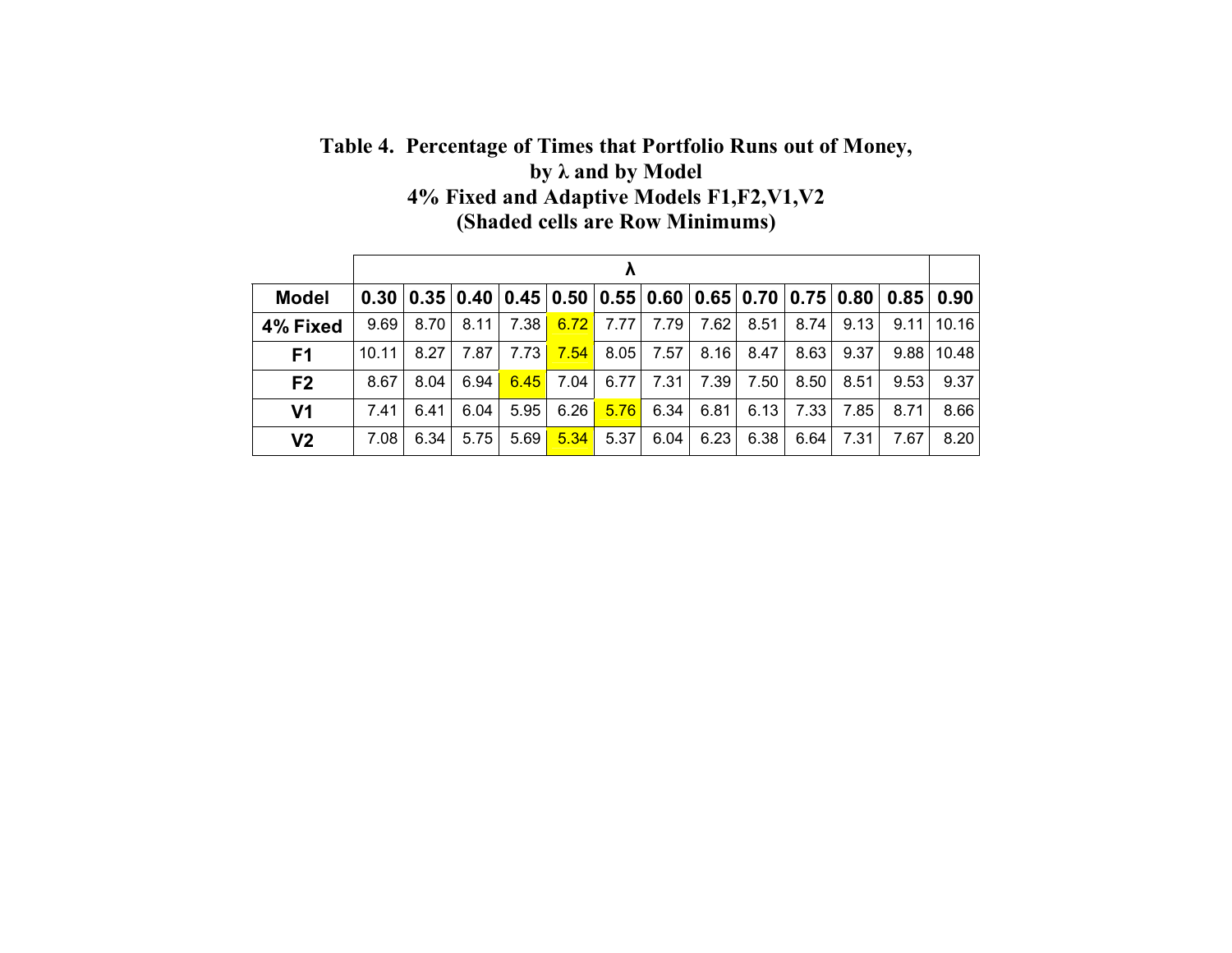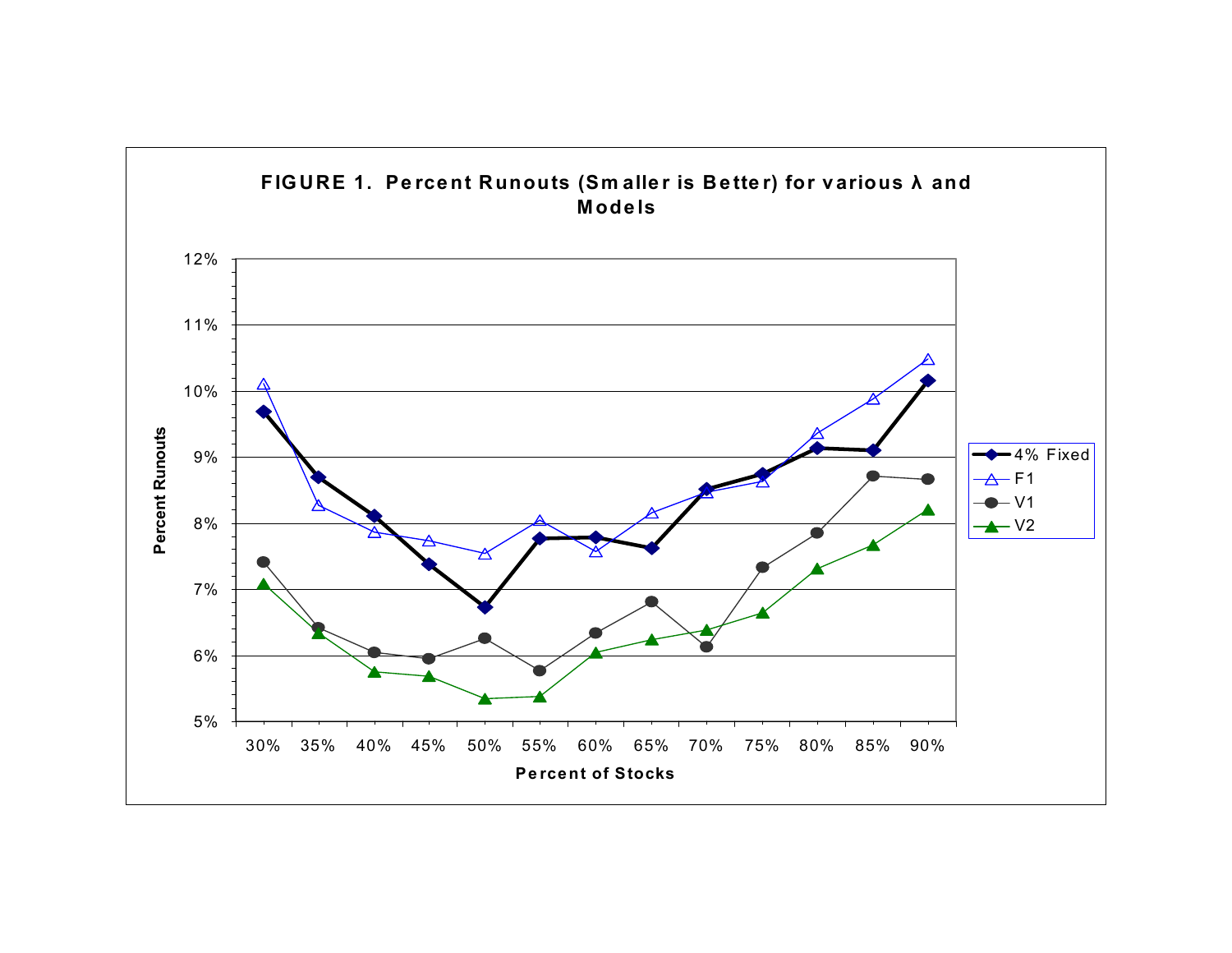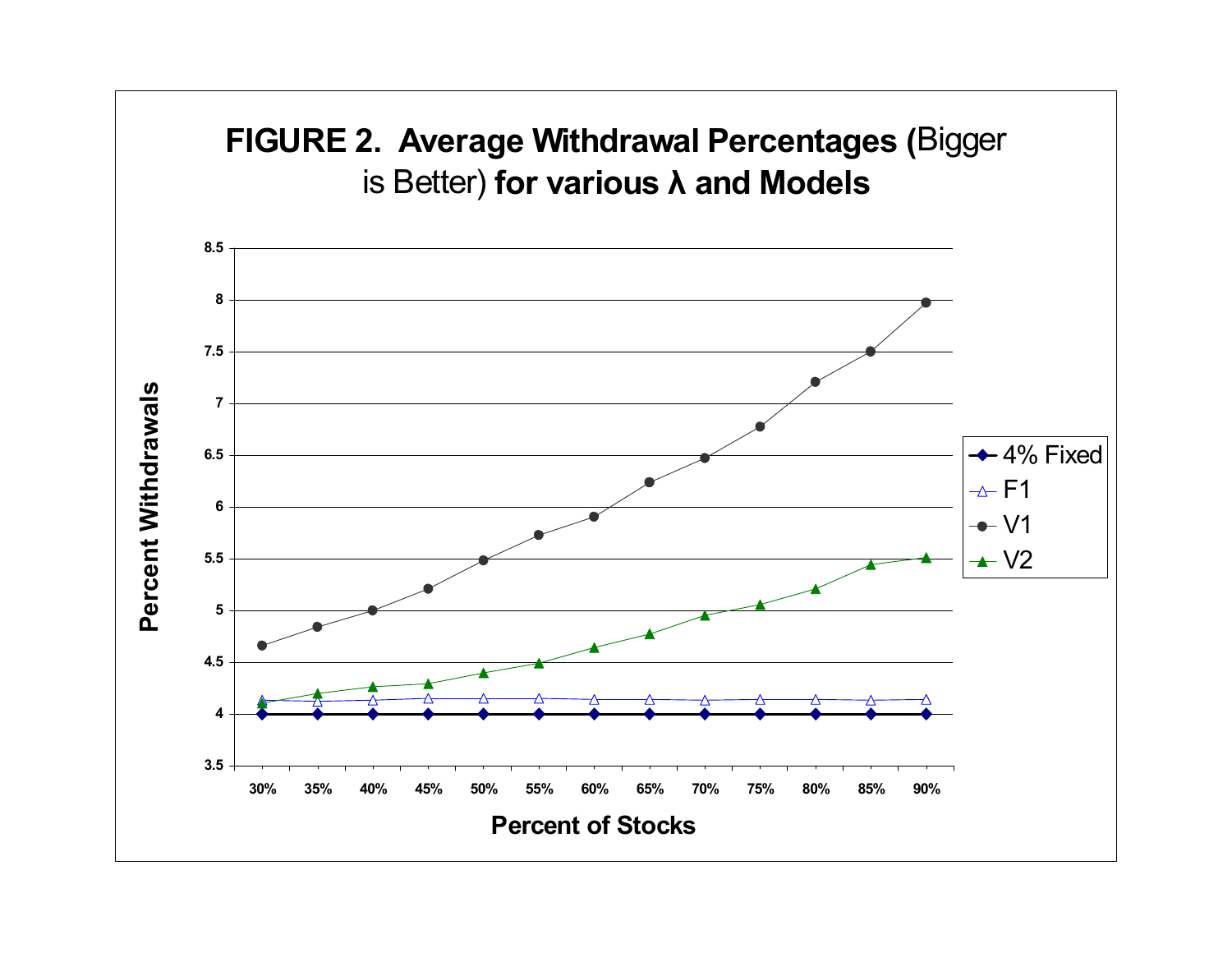**Table 5. Dummy Variable Regression on Percentage of RUNOUTS for multiple λs and multiple Withdrawal Models over 30 years**

|                 | Coefficients | <b>Standard</b><br>Error | t Stat   |
|-----------------|--------------|--------------------------|----------|
| Intercept       | 7.692        | 0.83                     | $9.24*$  |
| $\lambda$ 30    | 3.442        | 0.90                     | $3.80*$  |
| $\lambda$ 35    | 2.033        | 0.90                     | $2.25*$  |
| $\lambda$ 40    | 1.012        | 0.90                     | 1.12     |
| $\lambda$ 45    | 0.258        | 0.90                     | 0.29     |
| $\lambda$ 55    | $-0.179$     | 0.90                     | $-0.20$  |
| $\lambda$ 60    | $-0.236$     | 0.90                     | $-0.26$  |
| $\lambda$ 65    | $-0.382$     | 0.90                     | $-0.42$  |
| $\lambda$ 70    | $-0.062$     | 0.90                     | $-0.07$  |
| $\lambda$ 75    | 0.269        | 0.90                     | 0.30     |
| $\lambda$ 80    | 0.650        | 0.90                     | 0.72     |
| $\lambda$ 85    | 0.990        | 0.90                     | 1.09     |
| $\lambda$ 90    | 1.636        | 0.90                     | 1.81     |
| W30             | $-6.418$     | 0.79                     | $-8.09*$ |
| W35             | $-3.929$     | 0.79                     | $-4.95*$ |
| W45             | 5.282        | 0.79                     | $6.66*$  |
| W50             | 12.277       | 0.79                     | 15.47*   |
| W <sub>55</sub> | 20.202       | 0.79                     | 25.46*   |
| F1              | 0.208        | 0.79                     | 0.26     |
| F2              | $-0.570$     | 0.79                     | $-0.72$  |
| V <sub>1</sub>  | $-1.521$     | 0.79                     | $-1.92$  |
| V <sub>2</sub>  | $-1.953$     | 0.79                     | $-2.46*$ |

| <b>Regression Statistics</b> |       |  |  |  |  |  |
|------------------------------|-------|--|--|--|--|--|
| R Square                     | 0.947 |  |  |  |  |  |
| Adjusted R<br>Square         | 0.936 |  |  |  |  |  |
| <b>Standard Error</b>        | 2.023 |  |  |  |  |  |
| Observations                 | 130   |  |  |  |  |  |

\* Significant at p < 0.05